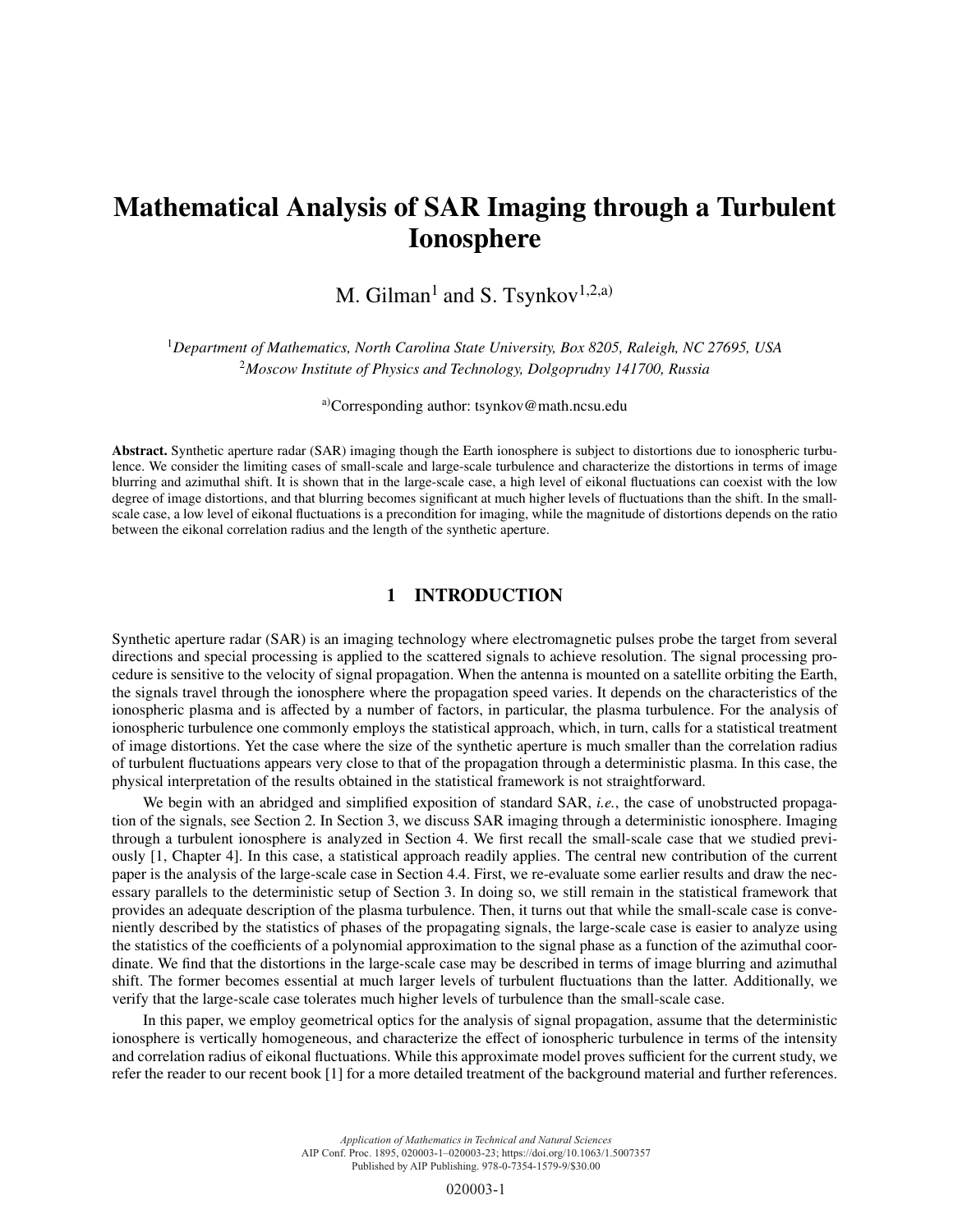# 2 STANDARD SAR

This section introduces the main concepts and geometry of SAR imaging, as well as image processing formulation and characteristics of image quality. A more detailed presentation can be found in [1, Chapter 2] and references therein.

## 2.1 Signal Processing

Synthetic aperture radar (SAR) technology is realized via emitting electromagnetic signals of certain waveform and processing the received signals that are scattered about the target. A typical emitted signal is a frequency-modulated pulse, or chirp, with the central carrier frequency  $\omega_0$ :

$$
P(t) = A(t)e^{-i\omega_0 t}, \quad \text{where} \quad A(t) = \chi_\tau(t)e^{-i\alpha t^2} \tag{1}
$$

and  $\chi_{\tau}$  is the indicator function:

$$
\chi_{\tau}(t) = \begin{cases} 1, & t \in [-\tau/2, \tau/2], \\ 0, & \text{otherwise.} \end{cases}
$$
 (2)

In formula (1),  $\alpha = \frac{B}{2\tau}$  is the chirp rate,  $\frac{B}{2\pi}$  is called the bandwidth of the chirp (we consider  $B > 0$ ), and  $\tau$  is its duration.<br>The chirp can be approximately thought of as a signal whose instantaneous The chirp can be approximately thought of as a signal whose instantaneous frequency varies in time according to The chirp can be approximately thought of as a signal whose instantaneous frequency varies in time according

$$
\omega(t) \stackrel{\text{def}}{=} \frac{d}{dt}(\omega_0 t + \alpha t^2) = \omega_0 + 2\alpha t = \omega_0 + \frac{B}{\tau},\tag{3}
$$

where according to (2), the interval of variation is  $\omega_0 - B/2 \leq \omega \leq \omega_0 + B/2$ . The time-bandwidth product of the chirp,  $\frac{B\tau}{2\pi}$ , also known as its compression ratio, is assumed large:  $B\tau \gg 1$ ; this allows one to achieve spatial resolution much better than  $c\tau$ . Typically, narrow-band pulses are used, so  $B \ll \omega_0$ much better than *c*r. Typically, narrow-band pulses are used, so  $B \ll \omega_0$ .<br>The scalar incident field in 3D emitted from the point *x* and govern

The scalar incident field in 3D emitted from the point  $x$  and governed by the d'Alembert equation is given by the standard retarded potential:

$$
u^{(0)}(t, z) = \frac{1}{4\pi} \frac{P(t - |z - x|/c)}{|z - x|},
$$
\n(4)

where *c* is the speed of light. The scattered field under the first Born approximation (also called the single-scattering approximation) received at the same point  $x$  is

$$
u^{(1)}(t, x) \approx \int v(z) P(t - 2|z - x|/c) dz,
$$
\n(5)

where  $v(z)$  is the target reflectivity function that also incorporates several other factors such as the propagation attenuation, antenna radiation pattern, *etc.*, that are assumed constant for the entire image. The integration limits in (5) are finite because  $P(\cdot)$  contains the indicator function (2).

To solve the inverse scattering problem for SAR means to obtain  $v(z)$  from the known  $u^{(1)}(t, x)$ . In other words, needs to invert the integral operator that acts on  $v(z)$  on the right-hand side of (5). The approximate in one needs to invert the integral operator that acts on  $v(z)$  on the right-hand side of (5). The approximate inversion, which is also called the SAR signal processing, is done in two stages. First, the received signal  $u^{(1)}(t, x)$  given by (5) is multiplied by the function  $\overline{v^{(t)}(t)}$  where the overbar denotes complex conjugate and at r is multiplied by the function  $\overline{P(t-2|y-x|/c)}$ , where the overbar denotes complex conjugate and y represents the image coordinate, and integrated with respect to *t*. This yields the so-called single-pulse image:

$$
I_x(y) = \int \overline{P(t - 2R_y/c)} u^{(1)}(t, x) dt = \int dz \, v(z) \underbrace{\int dt \, \overline{P(t - 2R_y/c)} P(t - 2R_z/c)}_{W_x(y, z)} = \int W_x(y, z) v(z) dz, \quad (6)
$$

where

$$
R_y \stackrel{\text{def}}{=} |y-x|
$$
 and  $R_z \stackrel{\text{def}}{=} |z-x|$ .

In doing so, we assume that both y and z are within the footprint of the antenna beam located at x, see Figure 1. The procedure described by (6) is called the matched filtering because for  $R_y = R_z$ , the integrand in the expression that yields  $W_x(y, z)$  is constant.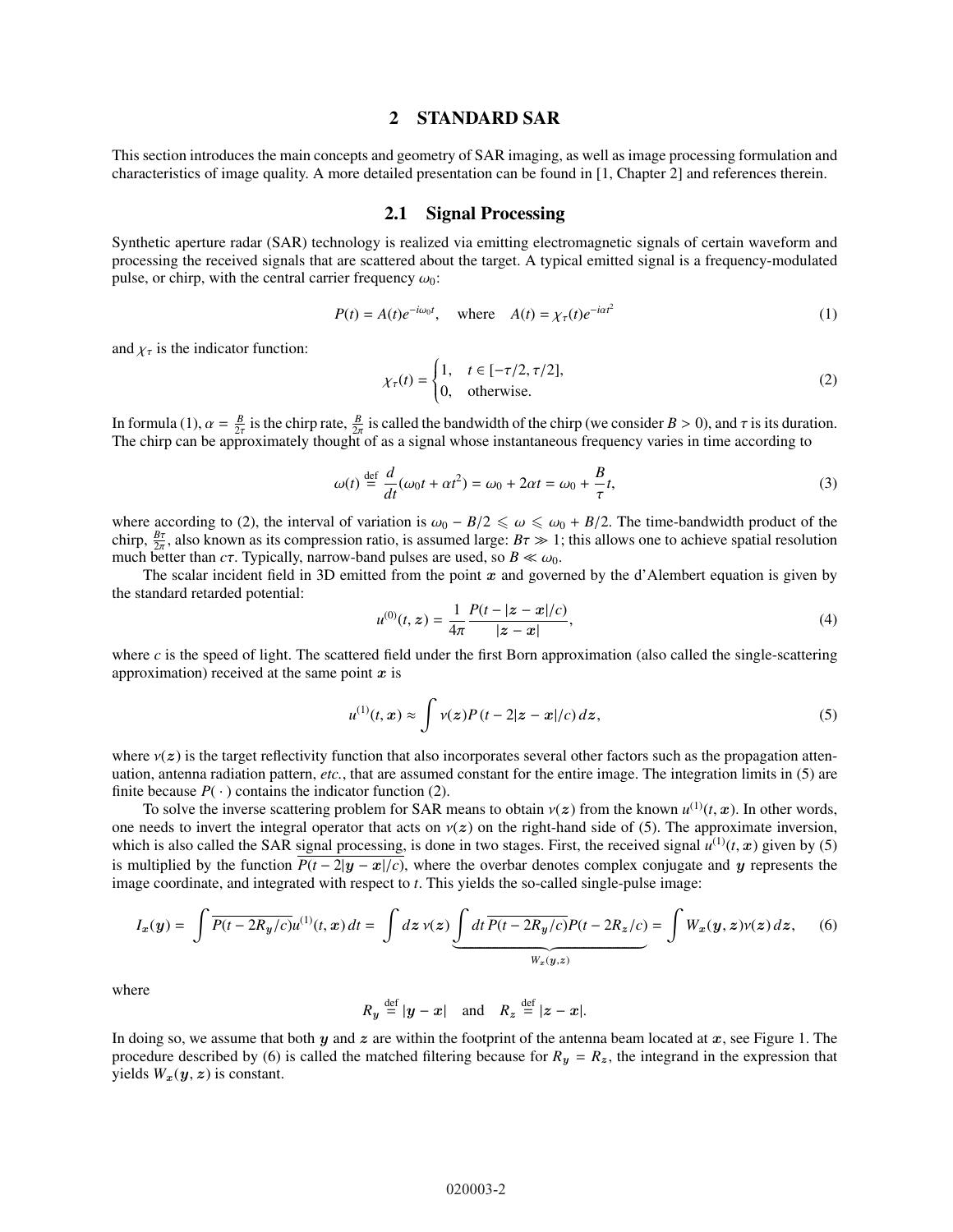

FIGURE 1. Schematic for the monostatic broadside stripmap SAR imaging. *H* is the orbit altitude, *L* is the distance (range) from the ground track to the target,  $R$  is the slant range

At the final stage of the inversion, we take a sequence of radar pulses emitted from the equally spaced positions  $x^n = (x_1^n, -L, H)$  that form the synthetic array as the antenna moves along the linear flight track (orbit), see<br>Figure 1. For stripping imaging we assume  $x^n = (y_1 + z_1)/2 + nL_0/N$  (see [1] Section 2.4.21 for more detail) Figure 1. For stripmap imaging, we assume  $x_1^n = (y_1 + z_1)/2 + nL_{SA}/N$  (see [1, Section 2.4.2] for more detail), where  $-N/2 \le n \le N/2$   $N \gg 1$  is the number of pulses, and  $L_{SA}$  is the length of the synthetic array or equivale  $-N/2 \le n \le N/2$ ,  $N \gg 1$  is the number of pulses, and  $L_{SA}$  is the length of the synthetic array or, equivalently, synthetic aperture. SAR systems are specifically designed to operate in the near-field zone of the synthetic array. Hence, the Fresnel number computed for the aperture of size  $L_{SA}$  should be large:  $\mathfrak{F} = L_{SA}^2/(R\lambda_0) \gg 1$ , where  $\lambda_0 = 2\pi c/\omega_0$ <br>is the carrier wavelength. Repeating the procedure described by (5)–(6) for each  $x^n$  and ad single-pulse images, we arrive at

$$
I(\mathbf{y}) = \sum_{n} I_{\mathbf{x}^n}(\mathbf{y}) = \sum_{n} \int \overline{P(t - 2R_{\mathbf{y}}^n/c)} u^{(1)}(t, \mathbf{x}^n) dt
$$
  
= 
$$
\int dz \, v(\mathbf{z}) \sum_{n} \int dt \, \overline{P(t - 2R_{\mathbf{y}}^n/c)} P(t - 2R_{\mathbf{z}}^n/c) = \int W(\mathbf{y}, \mathbf{z}) v(\mathbf{z}) dz.
$$
 (7)

In formula  $(7)$ ,  $R_y^n$  $\stackrel{\text{def}}{=} |y - x^n|$  and  $R_z^n$  $\frac{d}{dx}$  |z – x<sup>n</sup>|. Similarly to (6), we assume that all points y and z are within the intersection of the antenna beam footprints for the set of locations {x *n* }, see Figure 1.

#### 2.2 Generalized Ambiguity Function and Resolution

For the points  $y = (y_1, y_2, 0)$  and  $z = (z_1, z_2, 0)$  in the target area, we assume that the following condition is satisfied:  $|y|, |z| \ll L_{SA} \ll R$ , see Figure 1. Then, from the Pythagorean theorem, we have:

$$
T^{n} = \frac{R_{y}^{n} - R_{z}^{n}}{c} \approx \frac{1}{c} \left( \frac{L}{R} (y_{2} - z_{2}) - \frac{L_{SA}}{NR} (y_{1} - z_{1}) n \right).
$$
 (8)

Carrying out the integration in (6) under the assumptions that  $B\tau \gg 1$  and  $|y_2 - z_2| \ll c\tau$ , we can express the singlepulse point spread functions (PSFs)  $W_{x^n}$  as

$$
W_{x^n}(\boldsymbol{y}, \boldsymbol{z}) = e^{-2i\omega_0 T^n} \int_{-\tau/2+|T^n|}^{\tau/2-|T^n|} e^{-4i\alpha T^n t} dt \approx e^{-2i\omega_0 T^n} \tau \operatorname{sinc}(BT^n), \tag{9}
$$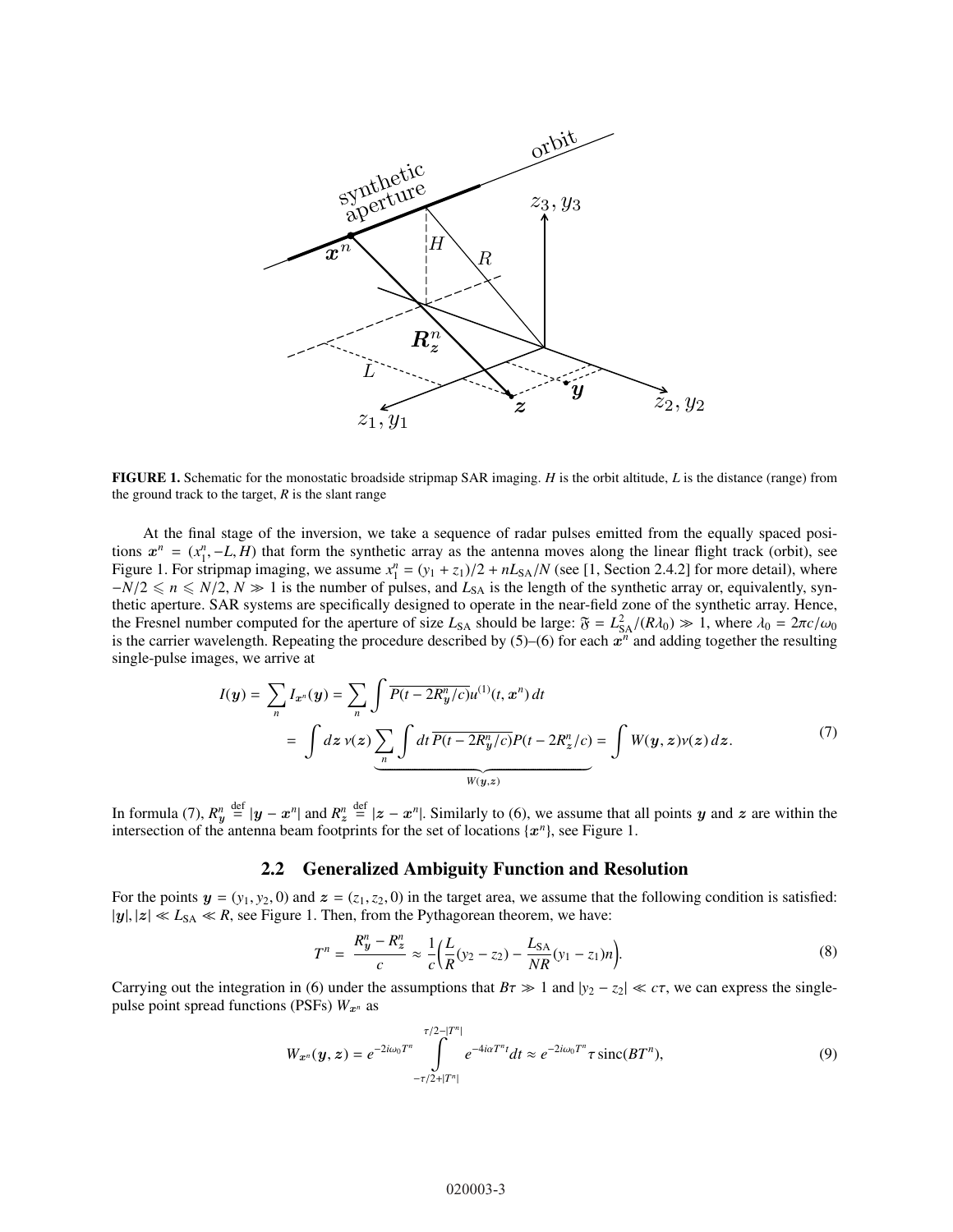where sinc $\xi$  <sup>def</sup> sin  $\xi/\xi$ . Then, the multi-pulse PSF  $W(y, z)$  of (7), also called the generalized ambiguity function (GAF) becomes: (GAF), becomes:

$$
W(\mathbf{y}, \mathbf{z}) = \sum_{n} W_{\mathbf{x}^n}(\mathbf{y}, \mathbf{z}) = \tau \sum_{n} e^{-2i\omega_0 T^n} \operatorname{sinc}(BT^n). \tag{10}
$$

As  $B \ll \omega_0$ , formula (10) can be simplified by disregarding the dependence of  $T^n$  on *n* under the sinc function (but not in the exponent). Performing the summation similarly to the integration in (9) under the assumpti not in the exponent). Performing the summation similarly to the integration in (9) under the assumption that  $\mathfrak{F} \gg 1$ , we obtain a factorized approximation to  $W(y, z)$ :

$$
W_{(R\Sigma)}(\mathbf{y},\mathbf{z}) = \tau \operatorname{sinc}(BT^0) \sum_n e^{-2i\omega_0 T^n} \approx \underbrace{\tau \operatorname{sinc}(BT^0)}_{W_R(\mathbf{y},\mathbf{z})} \cdot \underbrace{Ne^{-2i\omega_0 T^0} \operatorname{sinc}\left(\frac{\omega_0 L_{SA}}{cR}(y_1 - z_1)\right)}_{W_\Sigma(\mathbf{y},\mathbf{z})},\tag{11}
$$

where  $T^0 = L(y_2 - z_2)/(cR)$ , see (8).

Spatial resolution is one of the most important characteristics of the image. The convolution representation of  $I(y)$ given by (7) allows us to think of the GAF  $W(y, z_0)$  as of the image of a point scatterer  $v(z) = \delta(z - z_0)$ . Hence, we will define the resolution sizes in range and azimuth as half-width of the main lobe of the sinc function in  $W_R$  and  $W_\Sigma$ , respectively. From (11), we obtain:

$$
\Delta_{\rm R} = \frac{\pi c}{B} \frac{R}{L}, \quad \Delta_{\rm A} = \frac{\pi R c}{\omega_0 L_{\rm SA}}.
$$
\n(12)

As we have mentioned earlier,  $\Delta_R \ll c\tau$  due to  $B\tau \gg 1$ . Similarly,  $\Delta_A \ll L_{SA}$  because  $\mathfrak{F} \gg 1$ , see [1, Section 2.6].

#### 2.3 Factorization Error

As indicated previously, the factorized expression *W*<sub>(RΣ)</sub> of (11) is an approximation to the actual GAF given by (10). The difference between the two can be expressed as

$$
W - W_{\text{(R}\Sigma)} = \tau \sum_{n} e^{-2i\omega_0 T^n} [\text{sinc}(BT^n) - \text{sinc}(BT^0)]. \tag{13}
$$

Obviously, this difference is due to the dependence of  $T^n$  on *n*, see (8). As  $L_{SA}/R \ll 1$ , we can use the expansion

$$
\operatorname{sinc}(BT^n) \approx \operatorname{sinc}(BT^0) - \operatorname{sinc}'(BT^0) \cdot \frac{B}{c} \frac{L_{SA}}{NR} (y_1 - z_1) n. \tag{14}
$$

Then, using  $\sum$ *n*  $ne^{in\psi} \approx \frac{N^2}{2^2}$  $\frac{N^2}{2i}$  sinc<sup>,</sup>  $\frac{N\psi}{2}$  for  $|\psi| \ll 1$  and  $N \gg 1$ , we perform the summation in (13) and obtain:

$$
W - W_{(R\Sigma)} \approx \frac{i}{2} \frac{B}{\omega_0} N \tau \frac{\pi (y_1 - z_1)}{\Delta_A} \operatorname{sinc}'(BT^0) \operatorname{sinc}' \frac{\pi (y_1 - z_1)}{\Delta_A}.
$$
 (15)

Limiting the consideration to the main azimuthal lobe, *i.e.*,  $\pi |y_1 - z_1| \leq \Delta_A$ , and taking into account the properties of the sinc function, we get:

$$
\frac{\max |W - W_{(\text{R}\Sigma)}|}{\max |W_{(\text{R}\Sigma)}|} \lesssim \frac{\pi}{8} \frac{B}{\omega_0}.
$$
\n(16)

The left-hand side of (16) is called the factorization error and may be given the following interpretation. The main lobe of  $W_{(R\Sigma)}$  is clearly outlined, both in range and in azimuth, by the leading zeros of the corresponding sinc functions. Yet expression (15) does not vanish at the edges of the main lobe of  $W_{(R\Sigma)}$ . Hence, the main lobe of the true GAF  $W = W_{(R\Sigma)} + (W - W_{(R\Sigma)})$  is not so well defined. In other words, the image of a point scatterer will have a decreased contrast due to smearing of the edges of the main lobe. Expression (16) quantifies this effect. For a narrow-band interrogating pulse,  $B \ll \omega_0$ , the degree of smearing is small.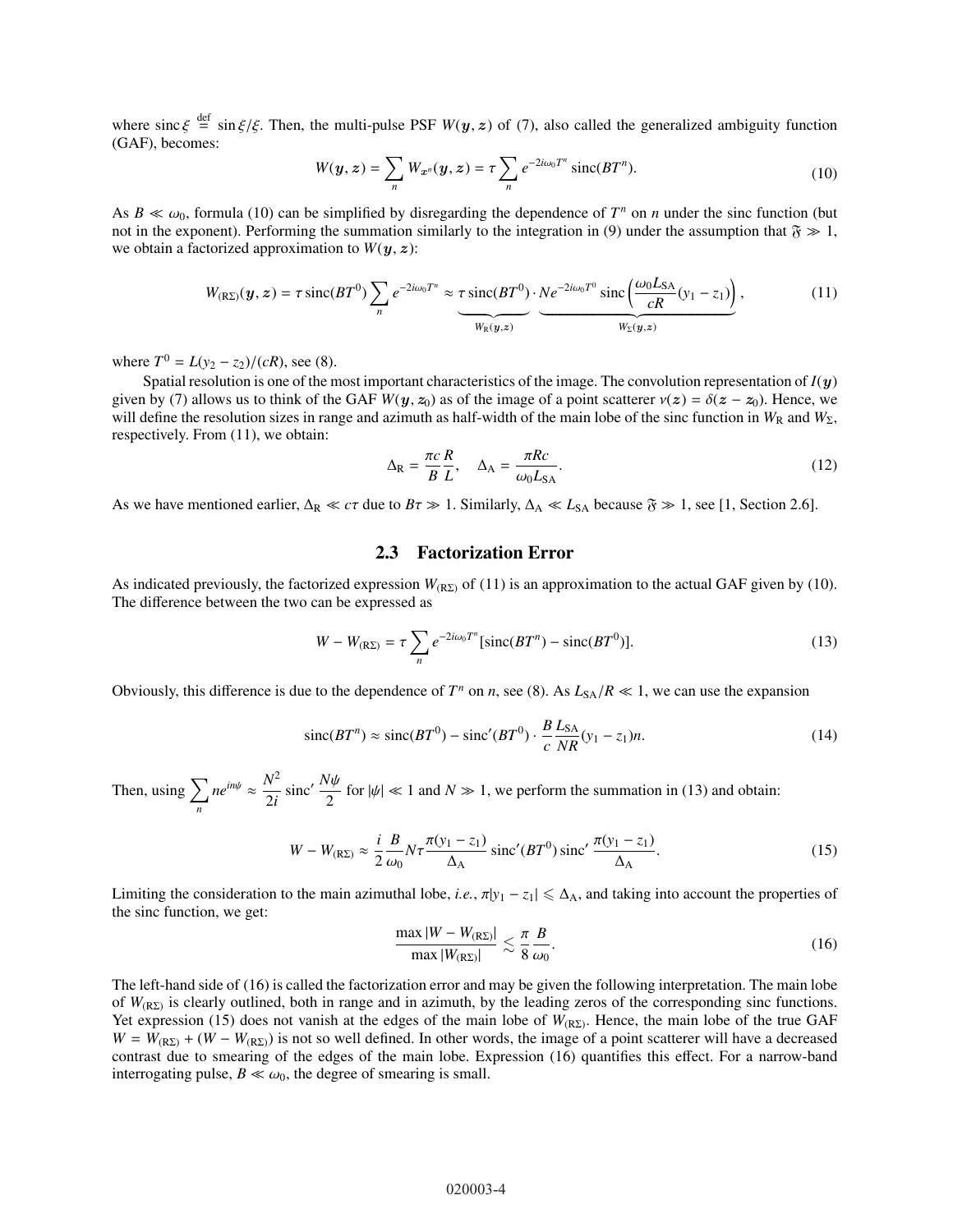# 3 SAR IMAGING THROUGH A DETERMINISTIC IONOSPHERE

In this section, we analyze how the dispersion of radio waves in the ionospheric plasma affects the SAR imaging as presented in Section 2. The ionosphere is considered deterministic. For conciseness, we are also assuming that it is vertically homogeneous and may vary only horizontally in the azimuthal direction. This is consistent with our subsequent finding that the ionospheric turbulence mainly affects the SAR performance in azimuth (see Section 4). A more detailed analysis of the deterministic case can be found, *e.g.*, in [1, Chapter 3] and the references therein.

#### 3.1 Modification of the Signal and GAF Due to the Dispersion in Plasma

The dispersion of electromagnetic waves in plasma is due to the presence of free charged particles, most importantly electrons. The electrons move in the field of the propagating electromagnetic wave, and as they move, they also emit radiation. Thus, the impinging field gets modified. For transverse monochromatic electromagnetic waves with the frequency  $\omega$ , the dispersion relation reads:

$$
\omega^2 = \omega_{\rm pe}^2 + c^2 k^2, \quad \text{where} \quad \omega_{\rm pe}^2 = \frac{4\pi e^2 N_{\rm e}}{m_{\rm e}}, \quad k = \frac{2\pi}{\lambda}.
$$
 (17)

This is notably different from the relation  $\omega = kc$  that characterizes the propagation in vacuum. In formula (17),  $-e$ ,  $N_e$ , and  $m_e$  are the electron charge, number density, and mass, respectively,  $\omega_{pe}$  is the electron plasma (Langmuir) frequency, and *k* is the wavenumber. Accordingly, the phase and group velocity of high-frequency electromagnetic waves that propagate in the plasma characterized by (17) differ from the speed of light:

$$
v_{\rm ph} = \frac{\omega}{k} = c \Big( 1 + \frac{\omega_{\rm pe}^2}{c^2 k^2} \Big)^{\frac{1}{2}} \approx c \Big( 1 + \frac{\omega_{\rm pe}^2}{2\omega^2} \Big),\tag{18a}
$$

$$
v_{\rm gr} = \frac{d\omega}{dk} = c\left(1 + \frac{\omega_{\rm pe}^2}{c^2 k^2}\right)^{-\frac{1}{2}} \approx c\left(1 - \frac{\omega_{\rm pe}^2}{2\omega^2}\right).
$$
 (18b)

In (18), we assumed that  $\omega \gg \omega_{\text{pe}}$ , which is typical for the parameters of radar systems and the Earth's ionosphere. Hence, different frequencies that compose the chirp, see (3), will propagate with different velocities. This leads to a modification of the chirp waveform. It can be shown that instead of (4), the propagation of a chirp is described by

$$
u^{(0)}(t,z) = \frac{1}{4\pi|z-x|} A'(t-|z-x|/v_{\rm gr}(\omega_0))e^{-i\omega_0(t-|z-x|/v_{\rm ph}(\omega_0))},\tag{19}
$$

where

$$
A'(t) = \chi_{\tau'}(t) \sqrt{\frac{1}{1 - \delta \tau/\tau}} e^{-i\alpha' t^2}, \quad \tau' = \tau - \delta \tau, \quad \alpha' = \alpha \Big( 1 - \frac{\delta \tau}{\tau} \Big)^{-1}, \quad \delta \tau = \frac{B}{\omega_0} \frac{|z - x|}{c} \frac{\omega_{\text{pe}}^2}{\omega_0^2} \,. \tag{20}
$$

Typically,  $|\delta \tau / \tau|$  is small, on the order of  $10^{-3}$  or less. Note that the propagation in a medium that is inhomogeneous along the ray path (in particular, a vertically inhomogeneous ionosphere) can be incorporated in along the ray path (in particular, a vertically inhomogeneous ionosphere) can be incorporated into the formulation (19)–(20) by introducing an effective plasma frequency. This frequency is calculated using a parameter called the total electron content (TEC), which is an integral of the electron number density along the ray path, see [1, Section 3.3].

If the standard SAR signal processing  $(6)$ – $(7)$  is applied to the received signals described by  $(19)$ – $(20)$ , then the image will still be given by a convolution integral:

$$
I(y) = \int W'(y, z)v(z) dz, \text{ where } W'(y, z) \approx \sum_{n} e^{-2i\omega_0 T_{\text{ph}}^n} \int_{-\tau/2}^{\tau/2} e^{2i(\alpha - \alpha')t^2} e^{-4i\alpha T_{\text{gr}}^n t} dt, \quad T_{\text{gr}, \text{ph}}^n = \frac{R_y^n}{c} - \frac{R_z^n}{v_{\text{gr}, \text{ph}}}.
$$
 (21)

The velocities  $v_{gr,ph}$  in (21) are evaluated using (18) for  $\omega = \omega_0$ . Certain inessential effects, such as a minor variation of the signal amplitude, as well as of the integration limits, due to  $\delta\tau$  of (20), have been disregarded in (21).

## 3.2 Image Distortions Due to Dispersive Propagation

We will analyze the distortions of images built with the help of  $W'(y, z)$  given by (21).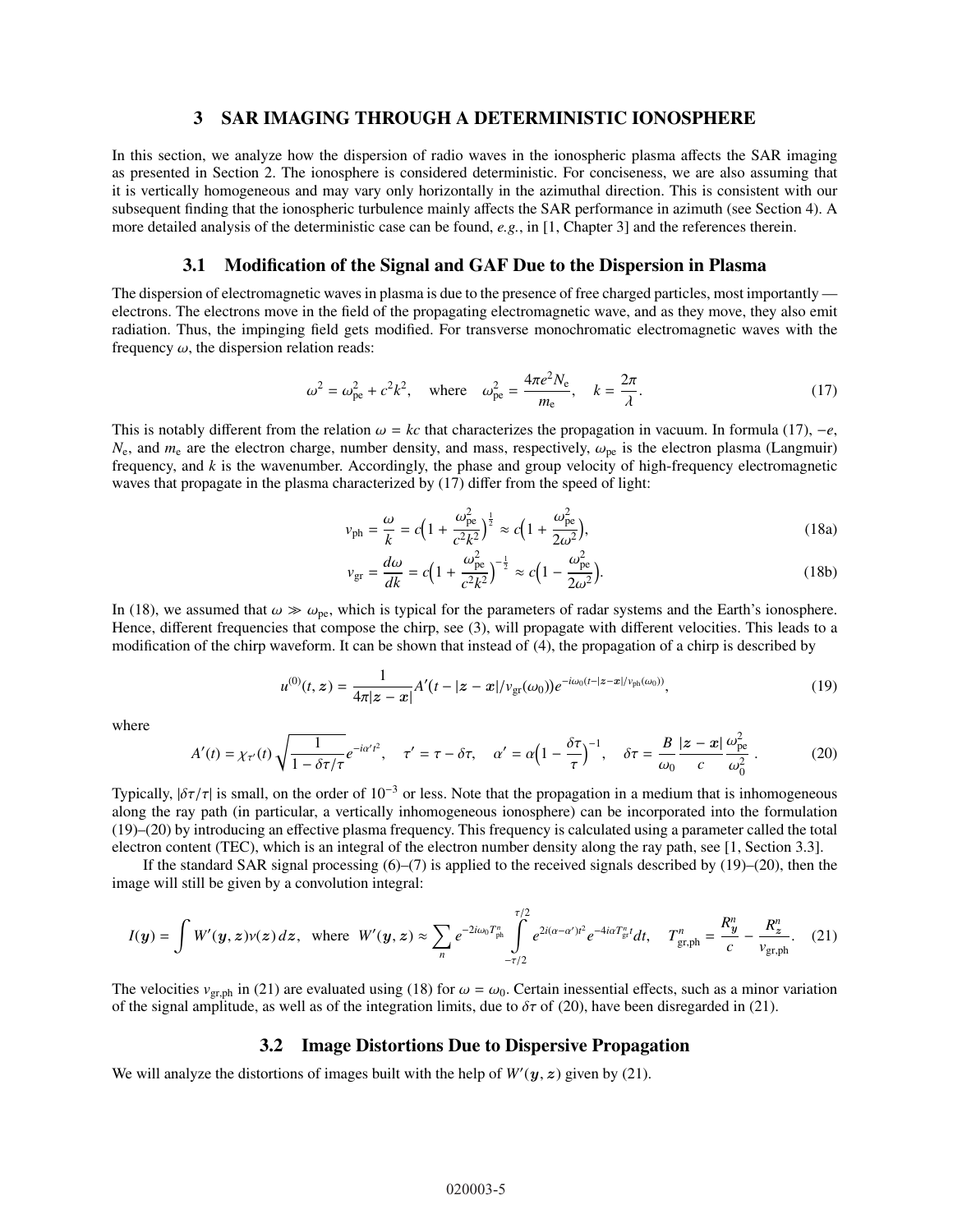#### *3.2.1 E*ff*ects due to dispersive propagation through a homogeneous plasma*

This class of effects can be described using the factorized representation:

$$
W'(y, z) \approx W'_{R}(y, z) \cdot W'_{\Sigma}(y, z), \quad \text{where} \quad W'_{R}(y, z) = \int_{-\tau/2}^{\tau/2} e^{2i(\alpha - \alpha')t^2} e^{-4i\alpha' T_{\text{gr}}^0} dt, \quad W'_{A}(y, z) = \sum_{n} e^{-2i\omega_0 T_{\text{ph}}^n}.
$$
 (22)

**Resolution and shift in range.** Substituting (18b) into the last formula of (21), we can represent  $T_{\text{gr}}^0$  as

$$
T_{\rm gr}^0 \approx \frac{R_y^0 - R_z^0}{c} - \frac{R_z^0}{c} \frac{\omega_{\rm pe}^2}{2\omega_0^2}.
$$
 (23)

Neglecting for the moment the quadratic phase term in the expression for  $W'_R$  in (22), we obtain:  $W'_R \approx \tau \operatorname{sinc}(BT^0_{gr})$ .<br>This expression posts at  $T^0 = 0$ , that is when This expression peaks at  $T_{\rm gr}^0 = 0$ , that is, when

$$
(y_2 - z_2)\frac{L}{R} = R_z^0 \frac{\omega_{\text{pe}}^2}{2\omega_0^2} \approx R \frac{\omega_{\text{pe}}^2}{2\omega_0^2}.
$$
 (24)

Thus, the image of a point scatterer appears shifted from its true position in range. The direction of the shift is away from the antenna. For a satellite-based system, this shift may reach hundreds of meters.

At the same time, the factor at  $y_2$  in the exponent of  $e^{-4i\alpha' T_{gt}^0 t} = e^{-4i\alpha' L(y_2 - z_2)t/(Rc)}$  has changed little compared to unobstructed propagation, see (9). Hence, the change in the resolution size as defined in Section 2.2 is small.

**Quadratic phase error in range.** Consider a more general form of the integral in the expression for  $W'_R$  in (22):

$$
\mathcal{W}(\kappa,\phi) = \int_{-1/2}^{1/2} e^{-2i\kappa s} e^{4i\phi s^2} ds.
$$
 (25)

The variable  $\phi$  in (25) is called the quadratic phase error (QPE). When  $\phi = 0$ , the integral in (25) reduces to that with a linear phase (see (9)), and  $W(\kappa, 0) = \text{sinc } \kappa$ . When  $\phi \neq 0$ , the integral can be evaluated using the erf functions. Its asymptotics as  $\phi \to 0$  can be calculated with the help of a Taylor expansion for  $e^{4i\phi s^2}$ . In particular, we are interested in the expressions for  $\kappa = 0$  and  $\kappa = \pi$ . in the expressions for  $\kappa = 0$  and  $\kappa = \pi$ :

$$
\mathcal{W}(0,\phi) \approx 1 + \frac{1}{3}i\phi - \frac{1}{10}\phi^2 \Longrightarrow |\mathcal{W}(0,\phi)| \approx 1 - \frac{2}{45}\phi^2, \quad \mathcal{W}(\pi,\phi) \approx -\frac{2}{\pi^2}i\phi.
$$
 (26)

For the imaging operator  $v(z) \mapsto I(y)$ , see (7), the QPE  $\phi$  contributes to the filter mismatch. Specifically, for  $W'_R$  given<br>by (22), the quantity  $|W(0, \phi)|$  characterizes the relative decrease of the peak height of  $W'(y$ by (22), the quantity  $|W(0, \phi)|$  characterizes the relative decrease of the peak height of  $W'_R(y_2 - z_2)$  due to the QPE,<br>while  $|W(\pi, \phi)|$  describes the smearing of the edge of the main range lobe in the range direction as while  $|\mathcal{W}(\pi,\phi)|$  describes the smearing of the edge of the main range lobe in the range direction as a function of the QPE. Taking into account that  $W(\pi, 0) = 1$  and  $W(\pi, 0) = 0$ , we see that the distortions of the image of a point scatterer can be quantified in terms of either the decrease of the peak amplitude, *i.e.*,  $1 - |\mathcal{W}(0, \phi)|$ , or the value at the edge of the main lobe:  $|\mathcal{W}(\pi,\phi)|$ . In particular, from (22) and (25), we have:

$$
W_{\rm R}' = \tau' W \Big( \pi \frac{y_2 - z_2}{\Delta_{\rm R}}, \phi_{\rm R} \Big), \quad \text{where} \quad \phi_{\rm R} = (\alpha - \alpha') \frac{\tau^2}{2} \approx -\frac{1}{4} \frac{B}{\omega_0} \frac{BR}{c} \frac{\omega_{\rm pe}^2}{\omega_0^2}.
$$

**Resolution and quadratic phase error in azimuth.** For  $T_{ph}^n$ , we can write:

$$
T_{\rm ph}^{n} \approx \underbrace{-\frac{1}{2} \Big( \frac{1}{c} + \frac{1}{v_{\rm ph}} \Big) (y_1 - z_1) n \frac{L_{\rm SA}}{NR} }_{\approx T^{n}} + \frac{1}{2R} \Big( \frac{1}{c} - \frac{1}{v_{\rm ph}} \Big) \Big( n \frac{L_{\rm SA}}{N} \Big)^2 + T_{\rm const} \ . \tag{27}
$$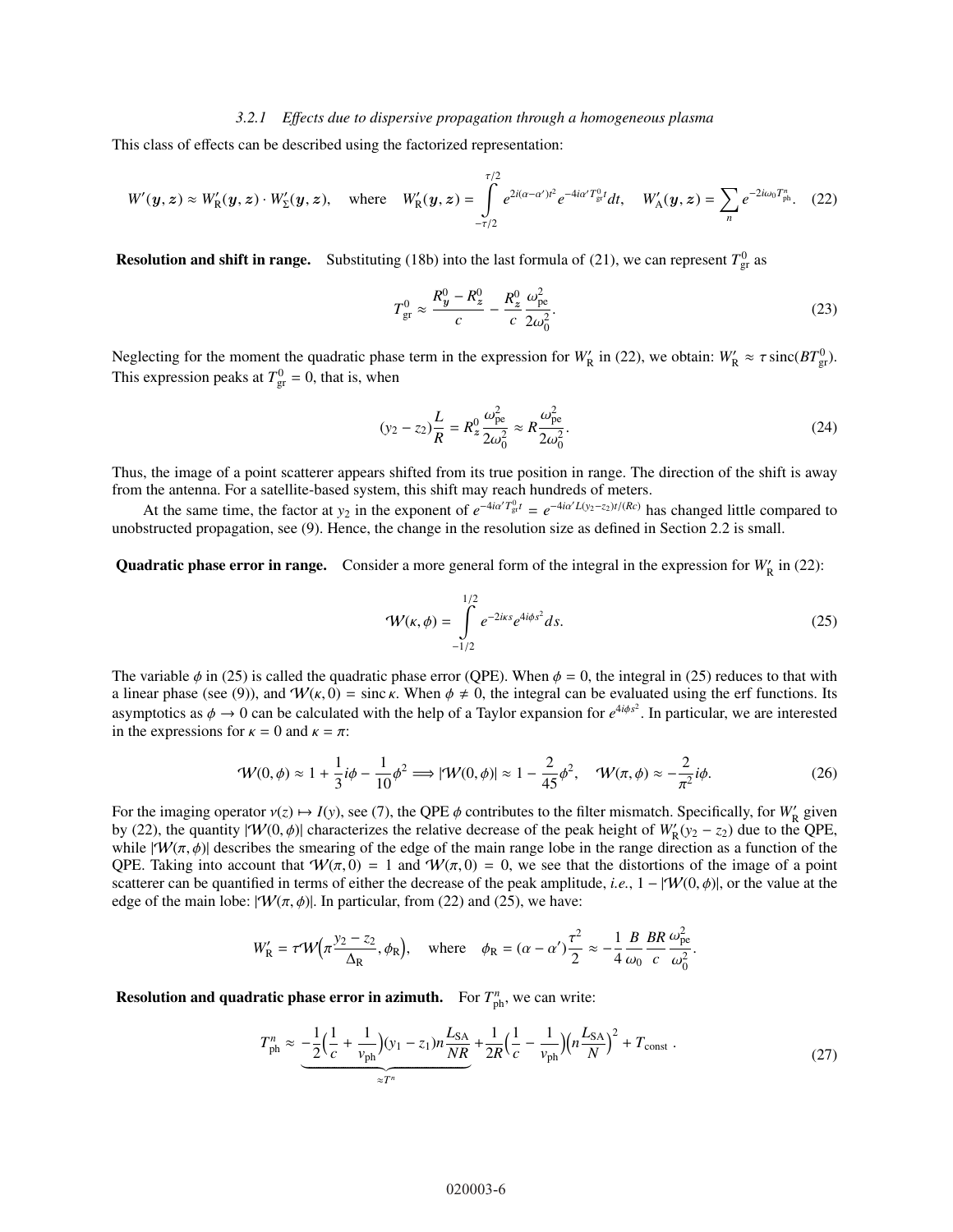Note that the leading term due to  $\omega_{pe}^2$  that is similar to the one that yields the shift of  $W'_R$ , see (23)–(24), has been<br>included here into the term  $T_{\text{c}}$ , that is independent on *n*. Indeed, as  $T^n$  enters the included here into the term  $T_{\text{const}}$  that is independent on *n*. Indeed, as  $T_{\text{ph}}^n$  enters the expression for  $W'_{\text{A}}$  in the exponents under the sum, see (22), a term that does not depend on *n* results in a phase shift of  $W'_{A}$  (and, as the result, of the entire image), which is often treated as not a distortion. Similarly to the case of  $W'_R$ , the term linear in *n* appears essentially the same as that for the unobstructed propagation, so we can write:

$$
W'_{\rm A} \approx e^{-2i\omega_0 T_{\rm const}} \sum_n e^{-2i\omega_0 T^n} e^{-i\frac{\omega_0}{c} \frac{L_{\rm SA}^2}{R} \frac{\omega_{\rm pe}^2}{2\omega_0^2} n^2}.
$$

Hence, the azimuthal resolution is practically unaffected. The effects due to the QPE can be evaluated once the summation over *n* is replaced with integration with the limits of  $\pm N/2$ . This yields:

$$
W'_{\mathcal{A}} = N'\mathcal{W}\left(\pi\frac{y_1 - z_1}{\Delta_{\mathcal{A}}}, \phi_{\mathcal{A}}\right), \quad \text{where} \quad \phi_{\mathcal{A}} = \frac{1}{8}\frac{\omega_0}{c}\frac{L_{\mathcal{SA}}^2}{R}\frac{\omega_{\mathcal{P}^2}^2}{\omega_0^2}
$$
(28)

and  $W$  is introduced by formulae (25)–(26).

#### *3.2.2 E*ff*ects due to large-scale azimuthal variation of plasma density*

The simplest way to take into account the azimuthal variation of the ionosphere is to formally consider  $\omega_{pe}$  in (18) a smooth function of the antenna coordinate  $x_1^n = nL_{SA}/N$  (for a more accurate derivation, see [1, Section 3.9]). The following representation is convenient to use: following representation is convenient to use:

$$
\omega_{\rm pe}^2(n) \approx \tilde{\omega}_{\rm pe}^2 \left( 1 + \frac{L_{\rm SA}}{L_Q} \frac{n}{N} + \frac{L_{\rm SA}^2}{L_Q L_P} \frac{n^2}{N^2} \right). \tag{29}
$$

Formula (29) is basically the second order Taylor expansion of  $\omega_{pe}^2(n)$  about  $n = 0$ . The constant  $L_Q$  in (29) can be thought of as the scale of the linear part of variation of the electron number density in the ionos thought of as the scale of the linear part of variation of the electron number density in the ionosphere, while *L<sup>P</sup>* is the scale of the linear part of variation of  $L_Q$ . The following effects are caused by the dependence  $\omega_{pe}^2 = \omega_{pe}^2(n)$  given by  $(29)$ (29).

Azimuthal shift and QPE. From formula (29), we obtain [cf. formula (27)]:

$$
T_{\rm ph}^{n} \approx \frac{R}{c} \frac{\tilde{\omega}_{\rm pe}^{2}}{2\omega_{0}^{2}} \Big(\frac{L_{\rm SA}}{L_{Q}} \frac{n}{N} + \frac{L_{\rm SA}^{2}}{L_{Q}L_{P}} \frac{n^{2}}{N^{2}}\Big) - \frac{1}{2} \Big(\frac{1}{c} + \frac{1}{\nu_{\rm ph}}\Big)(y_{1} - z_{1})n\frac{L_{\rm SA}}{NR} + \frac{1}{2R} \Big(\frac{1}{c} - \frac{1}{\nu_{\rm ph}}\Big)\Big(n\frac{L_{\rm SA}}{N}\Big)^{2} + T_{\rm const} \,. \tag{30}
$$

Using the factorized representation  $(22)$ , combining the linear terms with respect to *n* in  $(30)$  and dropping the quadratic terms, we see that the peak of  $W'_{A}$  corresponds to

$$
y_1 - z_1 = \frac{R^2}{L_Q} \frac{\tilde{\omega}_{pe}^2}{2\omega_0^2}.
$$
 (31)

Similarly to (24), this relation means that the image is shifted in azimuth by the value of the right-hand side of (31). Unlike in (24), the sign of the shift is determined by the sign of  $L_Q$  in (29).

In turn, combining the quadratic terms with respect to *n* in formula (30), we express the modified QPE as

$$
\phi'_{\mathcal{A}} = \phi_{\mathcal{A}} + \phi_{\text{inhom}}, \quad \text{where} \quad \phi_{\text{inhom}} \stackrel{\text{def}}{=} \frac{1}{4} \frac{\omega_0 R}{c} \frac{L_{\mathcal{SA}}^2}{L_{\mathcal{Q}} L_P} \frac{\omega_{\text{pe}}^2}{\omega_0^2}.
$$
 (32)

In (32), the baseline QPE, *i.e.*,  $\phi_A$ , is computed by substituting  $\tilde{\omega}_{pe}^2$  of (29) instead of  $\omega_{pe}^2$  in (28). Depending on the sign of *L*<sub>O</sub>*L*<sub>n</sub>, the term  $\phi_{e\text{other}}$  which is due to the large-scale variatio sign of  $L_0L_P$ , the term  $\phi$ <sub>inhom</sub>, which is due to the large-scale variation of the plasma electron frequency, may either amplify or reduce the effect of the baseline QPE.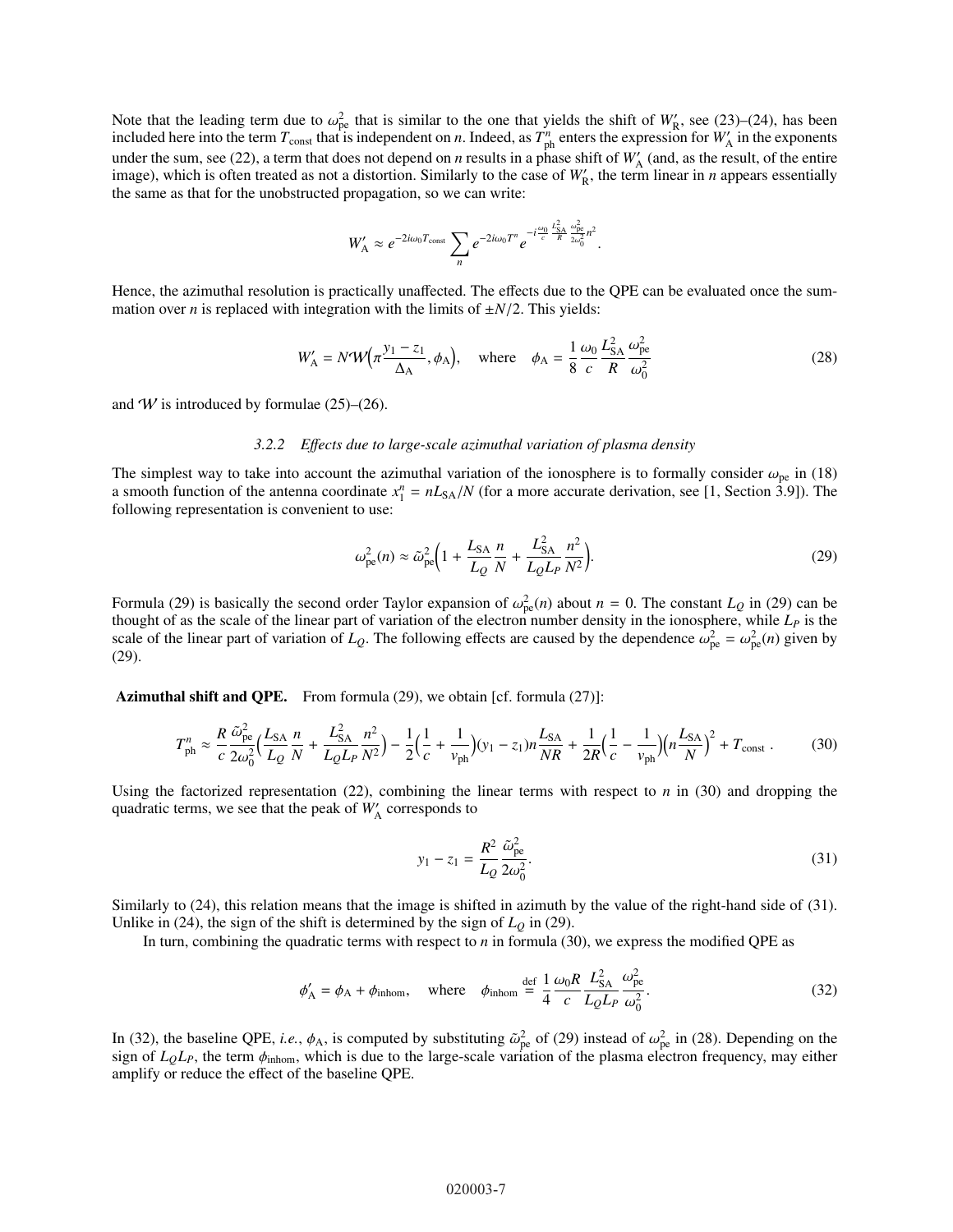Effect on factorization error. Retaining only the leading term due to  $L_Q$  in  $T_{\text{gr}}^n$ , we obtain:

$$
T_{\rm gr}^{n} \approx \frac{R_{y}^{n} - R_{z}^{n}}{c} - \frac{R}{c} \frac{\tilde{\omega}_{\rm pe}^{2}}{2\omega_{0}^{2}} \Big(1 + \frac{L_{\rm SA}}{L_{Q}} \frac{n}{N}\Big) \approx \frac{1}{c} \Big(\frac{L}{R}(\gamma_{2} - z_{2}) - \frac{L_{\rm SA}}{NR}(\gamma_{1} - z_{1})n - R\frac{\tilde{\omega}_{\rm pe}^{2}}{2\omega_{0}^{2}} \Big(1 + \frac{L_{\rm SA}}{L_{Q}} \frac{n}{N}\Big)\Big),\tag{33}
$$

see (8) and (23). Out of the two terms proportional to *n* on the right-hand side of (33), the first one can be recognized as the source of the factorization error in the case of unobstructed propagation, see (14). The same procedure can be applied to the second term linear in *n*. In doing so, the first term can be dropped provided that  $\frac{R}{|L_Q|} \frac{\tilde{\omega}_{pe}^2}{\omega_0^2}$ the carrier wavelength), *i.e.*, provided that the azimuthal gradient of  $\omega_{pe}^2$  in (29) is sufficiently large (see [1, Sections 3.7 and 3.9] for more detail). Then we obtain a new formula for the factorization error:  $\frac{L_{SA}}{\lambda_0} \gg 1$  ( $\lambda_0$  is 3.7 and 3.9] for more detail). Then, we obtain a new formula for the factorization error:

$$
\frac{|W'-W'_{(\text{R}\Sigma)}|}{\max|W_{(\text{R}\Sigma)}|} \approx \frac{\pi}{8} \frac{B}{\omega_0} \frac{R}{|L_Q|} \frac{\tilde{\omega}_{\text{pe}}^2}{\omega_0^2} \frac{L_{\text{SA}}}{\lambda_0}.
$$
\n(34)

Under certain ionospheric conditions, this value can be an order of magnitude larger than that given by (16).

#### 3.3 Matched Filter Corrected for the Ionosphere

In order to mitigate the ionospheric effects on SAR images, the speed of light in the standard filter  $P(t, n, y)$  =  $P(t - 2R_y^n/c)$ , see (7), should be replaced with the phase and group velocity that characterize the ionospheric propa-<br>gation (19): gation  $(19)$ :

$$
P'(t,n,\mathbf{y}) = \overline{A'(t - 2R_{\mathbf{y}}^n / v_{\text{gr}}(n))} e^{i\omega_0(t - 2R_{\mathbf{y}}^n / v_{\text{ph}}(n))}.
$$
\n(35)

The velocities  $v_{\text{gr,ph}}$  in (35) should be calculated according to (18), taking into account the dependence of  $\omega_{\text{pe}}^2$  on *n n* in (17) signals by (29) if necessary Construction of such a filter requires knowledg given by (29), if necessary. Construction of such a filter requires knowledge of the electron number density in (17). In the case of a large-scale azimuthal inhomogeneity, it also requires information about the scales in (29). Such information can be derived from the analysis of image distortions. It can also be obtained from ionospheric models and observations. Then, one can show (see [1, Chapter 3]) that the corrected filter essentially eliminates the distortions due to dispersive propagation, and the characteristics of the resulting image reduce to those described in Section 2.

# 4 SAR IMAGING THROUGH A TURBULENT IONOSPHERE

Statistical methods are commonly used in the context of propagation of waves through turbulent or random media, see, *e.g.*, [2–4]. In this section, we will demonstrate some of the techniques and caveats of the statistical approach to SAR imaging. Presentation of the material through Section 4.3.2 follows [1, Chapter 4].

# 4.1 Characterization of Turbulence for Use in SAR

Random component of electron number density. In order to describe the propagation of radar pulses through a turbulent ionosphere, we represent the electron number density  $N_e$  as the sum of two components — deterministic and stochastic:

$$
N_{\rm e} = \langle N_{\rm e} \rangle + \mu(x). \tag{36}
$$

Hereafter, the angular brackets  $\langle \cdot \rangle$  denote the expected value (*i.e.*, mean) of a given random variable. For the analysis in the this paper, we will assume that the deterministic part of a turbulent ionosphere, *i.e.*, the background, does not vary in space:  $\langle N_e \rangle$  = const. Accordingly, the function  $\mu = \mu(x)$  in (36) that accounts for the turbulent fluctuations of the ionosphere will be considered a homogeneous and isotropic random field with zero mean, see [5, Chapter I]. (The case of a slowly varying  $\langle N_e \rangle$ , where  $\mu$  becomes a quasi-homogeneous random field, is discussed in [1, Chapter 4].)

With the electron number density given by  $(36)$ , the expressions for the travel times between x and z become:

$$
\mathfrak{T}_{\text{ph.gr}}(\boldsymbol{x}, \boldsymbol{z}) = \frac{R_z}{c} \left\{ 1 \mp \frac{\bar{\omega}_{\text{pe}}^2}{2\omega_0^2} \mp \frac{1}{2} \frac{4\pi e^2}{m_{\text{e}}\omega_0^2} \frac{1}{R_z} \int_0^{R_z} \mu(\boldsymbol{x}(r)) dr \right\},\tag{37}
$$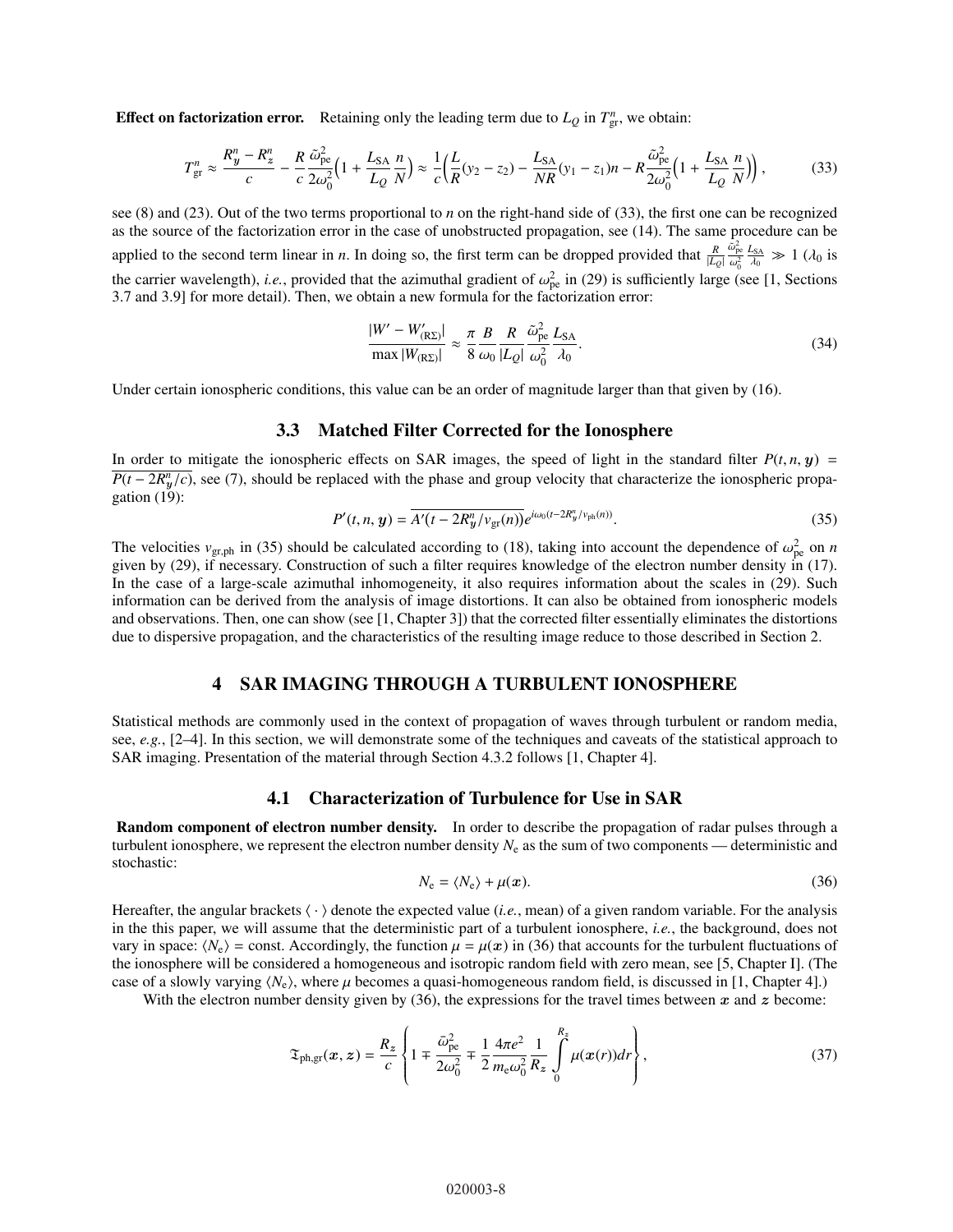where  $\bar{\omega}_{pe}^2$  is defined by (17) via the deterministic part  $\langle N_e \rangle$  of the electron number density only. Formula (37) general-<br>izes the previously used deterministic expressions  $R/\nu$ . It assumes a straight signal tr izes the previously used deterministic expressions  $R_z/v_{\text{ph,gr}}$ . It assumes a straight signal trajectory between the points x and z, which is an implication of the geometrical optics approximation. A justification of this assumption for the propagation through a turbulent ionosphere is given in [1, Appendix 4.B]

Formula (37) defines  $\mathfrak{T}_{ph,gr}(x, z)$  as random functions of their arguments. However, the first two terms in the brackets on the right-hand side of (37) are deterministic and coincide with  $R_z/\bar{v}_{\text{ph,gr}}$ , where  $\bar{v}_{\text{ph,gr}}$  are defined by (18) with  $\bar{\omega}_{\text{pe}}$  used as the plasma frequency. The remaining integral on the right-hand side of (37) is what accounts for the randomness of the propagation medium. It is responsible for filter mismatches and the resulting image distortions due to ionospheric turbulence. The effect of this term cannot be compensated for without having some specific information about the random field  $\mu$ .

In order to quantify the random contributions into the phases of SAR signals as given by (37), let us introduce

$$
\varphi = \varphi(x, z) \stackrel{\text{def}}{=} \frac{4\pi e^2}{m_e \omega_0^2} \int_0^{R_z} \mu(x(r)) dr.
$$
 (38)

The quantity  $\varphi$  of (38) has the dimension of length and can be interpreted as the contribution of turbulent fluctuations of the electron number density to the overall eikonal (*i.e.*, the phase path of the waves, see [3, Chapter I]). As  $\langle \mu \rangle = 0$ , formula (38) yields  $\langle \varphi \rangle = 0$ . Given the definition of  $\varphi$  (38), we can recast formula (37) as

$$
\mathfrak{T}_{\mathrm{ph}}(x^n, z) = \frac{R_z^n}{\bar{v}_{\mathrm{ph}}} - \frac{\varphi_n}{2c}, \quad \mathfrak{T}_{\mathrm{gr}}(x^n, z) = \frac{R_z^n}{\bar{v}_{\mathrm{gr}}} + \frac{\varphi_n}{2c}, \quad \text{where} \quad \varphi_n \equiv \varphi(x^n, z) = \frac{4\pi e^2}{m_e \omega_0^2} \int_0^{R_z^n} \mu(x(r)) dr. \tag{39}
$$

Statistics of propagation through a turbulent medium. The variance of the eikonal (or, more precisely, the variances of the quantities  $\varphi^n$  given by (39)) will play a key role in estimating the effect of ionospheric turbulence<br>on spaceborne SAR imaging. Those variances are determined by the statistics of the turbulent medium on spaceborne SAR imaging. Those variances are determined by the statistics of the turbulent medium. A convenient way to characterize the latter is to introduce the correlation function of the random field  $\mu(x)$  of (36):

$$
V(\mathbf{x}', \mathbf{x}'') \stackrel{\text{def}}{=} \langle \mu(\mathbf{x}') \mu(\mathbf{x}'') \rangle. \tag{40}
$$

Note that x' and x'' in formula (40) may be arbitrary points in  $\mathbb{R}^3$ , not necessarily on the orbit. Since the random field  $\mu(x)$  is homogeneous and isotropic, the correlation function (40) becomes a function of one scalar variable, the distance  $r$  between  $x'$  and  $x''$ :

$$
V(\mathbf{x}', \mathbf{x}'') = \langle \mu^2 \rangle V_r(r), \qquad r = |\mathbf{x}' - \mathbf{x}''|,
$$

where  $\langle \mu^2 \rangle$  = const. This setting parallels the simplified deterministic setting of Section 3 in that it does not take into<br>account the inhomogeneity of the medium along the ray path, a feature that the actual Earth' account the inhomogeneity of the medium along the ray path, a feature that the actual Earth's ionosphere does have.

Henceforth, we will consider only short-range correlation functions of the medium  $V_r(r)$ , *i.e.*, those that decay rapidly as *r* increases. The simplest one is the exponentially decaying correlation function:

$$
V_r(r) = e^{-r/r_0},\tag{41}
$$

where  $r_0$  is the medium correlation radius. Two more examples that have been investigated in [1, Appendix 4.A] are the Gaussian correlation function and the Kolmogorov-Obukhov correlation function.

The variance of the eikonal or, equivalently, the variance of the quantity  $\varphi$  defined by (38), is given by the following expression:

$$
\langle \varphi^2 \rangle = \left( \frac{4\pi e^2}{m_e \omega_0^2} \right)^2 \left\{ \int_0^{R_z} \mu(x(r')) dr' \cdot \int_0^{R_z} \mu(x(r'')) dr'' \right\}
$$
  
=  $\left( \frac{4\pi e^2}{m_e \omega_0^2} \right)^2 \int_0^{R_z} \int_0^{R_z} \langle \mu(x(r')) \mu(x(r'')) \rangle dr' dr'' = \left( \frac{4\pi e^2}{m_e \omega_0^2} \right)^2 \langle \mu^2 \rangle \int_0^{R_z} \int_0^{R_z} V_r(|r'-r''|) dr' dr'' , \qquad (42)$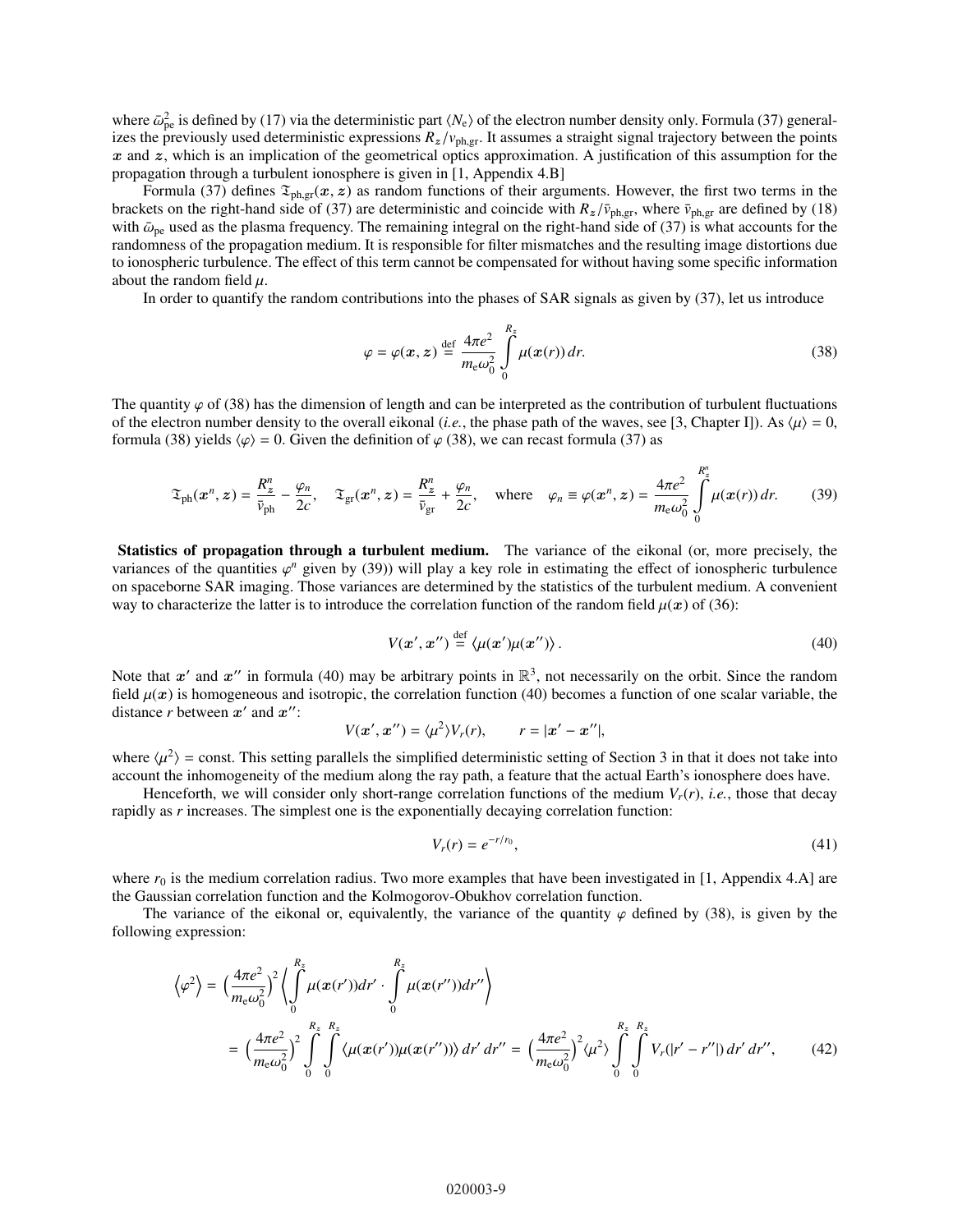where the integration in every instance is performed along the straight line between  $x$  and  $z$ . Due to the rapid decay of *V<sub>r</sub>*, the second integral on the last line of (42) is dominated by the pairs  $(r', r'')$  such that  $|r' - r''| \lesssim r_0 \ll R_z$ . For the exponentially decaying correlation function (41) we have: the exponentially decaying correlation function (41), we have:

$$
\left\langle \varphi^2 \right\rangle \approx 2R_z r_0 \frac{\langle \mu^2 \rangle}{\langle N_e \rangle^2} \left( \frac{\bar{\omega}_{\rm pe}^2}{\omega_0^2} \right)^2.
$$
 (43)

According to (43), the variation of  $\langle \varphi_n^2 \rangle$  in *n* is due to the variation of the travel distance  $R_z^n$ . The latter is described by

$$
\frac{|R_z^n - R|}{R} \lesssim \frac{1}{8} \frac{L_{SA}^2}{R^2} \ll 1.
$$

Therefore, in our subsequent analysis we will not be distinguishing between the variances  $\langle \varphi_n^2 \rangle$  for different values of *n* within the synthetic array. It will be convenient to introduce a new parameter  $\mathcal{D}^2$  of *n* within the synthetic array. It will be convenient to introduce a new parameter  $\mathcal{D}^2$  that will actually describe the effect of ionospheric turbulence on the GAF of the SAR system:

$$
\mathcal{D}^2 \stackrel{\text{def}}{=} \frac{1}{2} \frac{\omega_0^2}{c^2} \left\langle \varphi_n^2 \right\rangle \approx \frac{\omega_0^2}{c^2} R r_0 \frac{\langle \mu^2 \rangle}{\langle N_e \rangle^2} \left( \frac{\bar{\omega}_{pe}^2}{\omega_0^2} \right)^2.
$$
 (44)

From (44), it is easy to see that  $\mathcal{D}^2 \propto \frac{\langle \varphi_n^2 \rangle}{\lambda_0^2}$ , so the meaning of  $\mathcal{D}$ , up to a constant factor, is the ratio of the standard deviation of the eikonal (which is the same for all *n*) to the carrier wavelength. Equivalently,  $D$  can be thought of as the standard deviation of the signal travel time relative to the period of the carrier oscillations.

To assess the performance of a SAR system in the case of imaging through a turbulent ionosphere, it will be necessary to introduce the stochastic GAF and compute its certain statistical averages (*i.e.*, moments). This is done in Sections 4.2 through 4.5. However, having only the expressions for the variances  $\langle \varphi_n^2 \rangle$  proves insufficient for that purpose. In addition, we assume that for sufficiently large integration distances  $R_2^n$ , each quantity  $\varphi_n$  becomes a zero-<br>mean Gaussian random variable. This is an implication of the central (or classical) limit the mean Gaussian random variable. This is an implication of the central (or classical) limit theorem [6, Chapter 8], because the integration path in (39) crosses through many identically distributed inhomogeneities, see [3, Chapter I]. In Sections 4.3, 4.4, and 4.5, we will need the following expression:

$$
\left\langle e^{-i\frac{\omega_0}{c}\varphi_n} \right\rangle = \frac{1}{\sqrt{2\pi \left\langle \varphi_n^2 \right\rangle}} \int e^{-i\frac{\omega_0}{c}u} e^{-\frac{u^2}{2\left\langle \varphi_n^2 \right\rangle}} du = e^{-\frac{\omega_0^2}{2c^2} \left\langle \varphi_n^2 \right\rangle} = e^{-\mathcal{D}^2}.
$$
 (45)

In addition to the statistics of individual eikonals  $\varphi_n$ , we will need a way to characterize the correlation between them. We assume that the eikonals also exhibit a short-range correlation with the radius  $r<sub>φ</sub>$ . It is shown in [3, Chapter I] that if the fluctuations of the phase are small, then for planar propagation we have  $r_{\varphi} \sim r_0$ . Although the geometry of signal propagation for SAR imaging is more complex, this result remains generally true (see [1, Appendix 4A] for more detail). In the case of large fluctuations of the phase (see Section 4.3.3), we refer to [7] for justification.

In order to actually quantify the correlation between the propagation phases, we introduce a normalized correlation function of the eikonal:

$$
f_{mn} \equiv f(\mathfrak{y}_{mn}) \stackrel{\text{def}}{=} \frac{\langle \zeta_m \zeta_n \rangle}{\langle \zeta_n^2 \rangle} = \frac{\langle \varphi_m \varphi_n \rangle}{\langle \varphi_n^2 \rangle}, \quad \text{where} \quad \mathfrak{y}_{mn} = \frac{|\mathbf{x}^m - \mathbf{x}^n|}{r_{\varphi}} \ . \tag{46}
$$

The quantities *fmn* can also be thought of as the entries of a matrix referred to as the covariance matrix of the random variables  $\varphi_n$ . In addition, we will need to assume that the random variables  $\varphi_n$  are jointly Gaussian, *i.e.*, described by a multivariate Gaussian probability density function (note that this is a separate assumption; it goes beyond the previous one that all individual phases are Gaussian random variables). Based on this assumption, it can be shown that

$$
\langle e^{-i\frac{\omega_0}{c}(\varphi_m-\varphi_n)}\rangle = e^{-2\mathcal{D}^2(1-f_{mn})}.\tag{47}
$$

Expression (47) will prove useful in Sections 4.3, 4.4, and 4.5.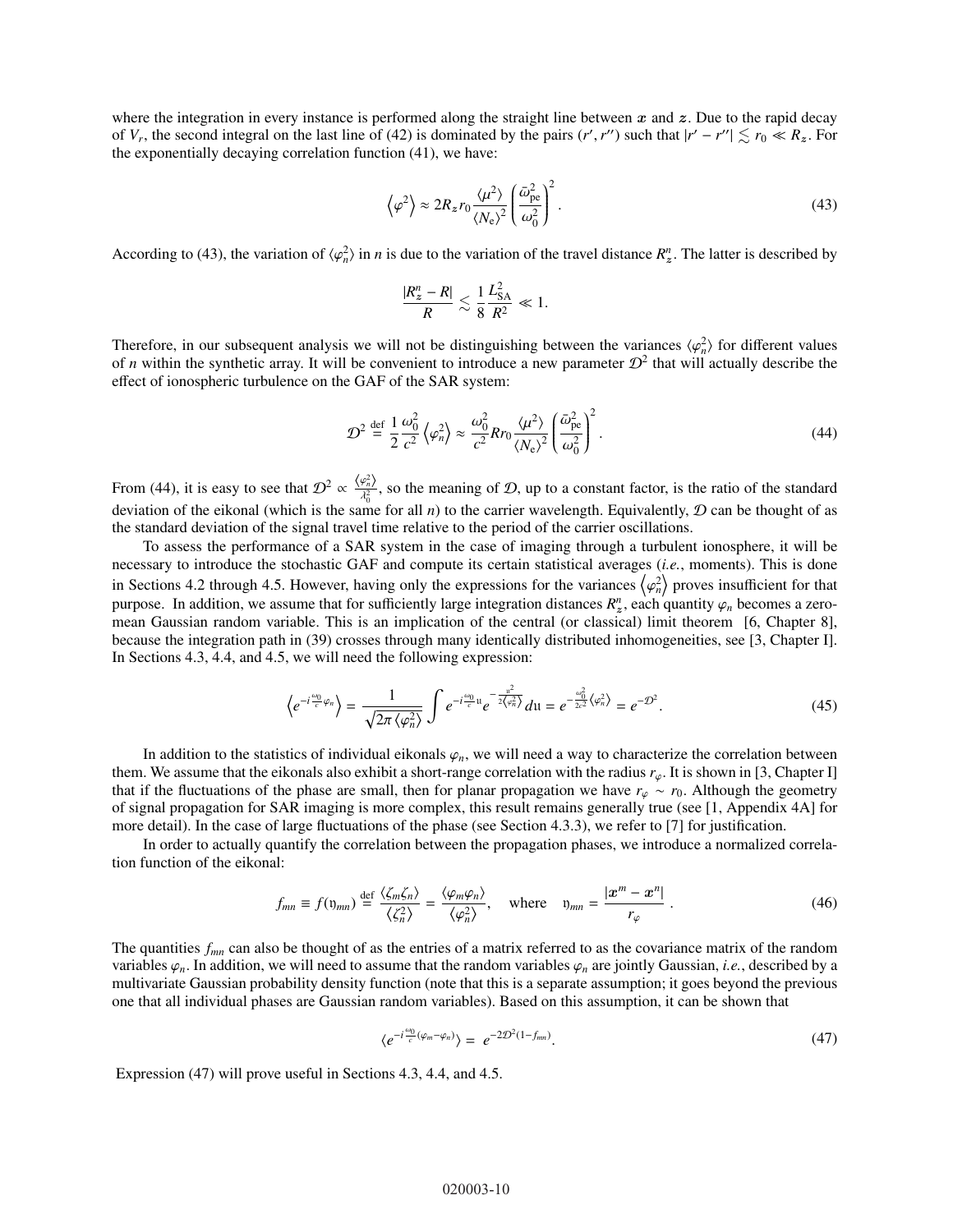#### 4.2 Stochastic GAF

#### *4.2.1 General formulation and range-azimuth factorization*

Suppose we are using the filter that is corrected for the deterministic part of the electron number density in the sense of Section 3.3, *i.e.*, the plasma frequency in the filter is based on  $\langle N_e \rangle$ , see (36). Accordingly, we introduce the notation similar to  $T_{\text{gr},ph}^n$  in (21) but with the random contributions to the travel times taken into account as in (39):

$$
T_{\rm ph}^m = \frac{R_y^n}{\bar{v}_{\rm ph}} - \mathfrak{T}_{\rm ph}(\boldsymbol{x}^n, \boldsymbol{z}) = \frac{R_y^n - R_z^n}{\bar{v}_{\rm ph}} + \frac{\varphi_n}{2c},
$$
  
\n
$$
T_{\rm gr}^m = \frac{R_y^n}{\bar{v}_{\rm gr}} - \mathfrak{T}_{\rm gr}(\boldsymbol{x}^n, \boldsymbol{z}) = \frac{R_y^n - R_z^n}{\bar{v}_{\rm ph}} - \frac{\varphi_n}{2c}.
$$
\n(48)

We have

$$
2\omega_0 T_{\text{ph}}^{\prime n} = 2\omega_0 \left(\frac{R_y^n - R_z^n}{\bar{\nu}_{\text{ph}}} + \frac{\varphi_n}{2c}\right) = 2\frac{\omega_0}{B} B \frac{\bar{\nu}_{\text{gr}}}{\bar{\nu}_{\text{ph}}} \left(\frac{R_y^n - R_z^n}{\bar{\nu}_{\text{gr}}} + \frac{\bar{\nu}_{\text{ph}}}{\bar{\nu}_{\text{gr}}} \frac{\varphi_n}{2c}\right)
$$
(49)

and

$$
2\alpha \tau T_{\rm gr}^{\prime n} = B \Big( \frac{R_y^n - R_z^n}{\overline{\nu}_{\rm gr}} - \frac{\varphi_n}{2c} \Big). \tag{50}
$$

In (49) and (50), we have kept only the leading terms in both the deterministic and stochastic components. Unlike (8), the quantities  $T_{\text{phor}}^m$  of (48) do not vanish when  $y = z$ , which indicates the presence of a mismatch between the filter (35) and the signal that propagates through a turbulent ionosphere where the travel times are given by (37). This mismatch is due to the stochastic term  $\mu(x)$  in (36). The right-hand side of formula (49) can be compactly represented as

$$
2\frac{\omega_0}{B}\frac{\bar{v}_{\rm gr}}{\bar{v}_{\rm ph}}\Big(B\frac{R_y^n-R_z^n}{\bar{v}_{\rm gr}}+\frac{\bar{v}_{\rm ph}}{\bar{v}_{\rm gr}}\frac{B\varphi_n}{2c}\Big)=w(\xi+\eta n+\zeta_n).
$$

On the right-hand side of the previous formula,  $\xi$  and  $\eta$  are two dimensionless parameters that characterize the shift between y and z in range and azimuth, respectively,  $\{\zeta_n\}$  are dimensionless random variables [cf. formula (8)]:

$$
\xi = \frac{B(y_2 - z_2)}{\bar{v}_{\rm gr}} \frac{L}{R}, \quad \eta = -\frac{B(y_1 - z_1)L_{\rm SA}}{\bar{v}_{\rm gr}RN}, \quad \zeta_n = \frac{\bar{v}_{\rm ph}}{\bar{v}_{\rm gr}} \frac{B\varphi_n}{2c},\tag{51}
$$

and *w* is a large dimensionless parameter:

$$
w = 2\frac{\omega_0}{B} \frac{\bar{v}_{\text{gr}}}{\bar{v}_{\text{ph}}}, \quad \text{such that} \quad \mathcal{D}^2 = \frac{w^2 \langle \zeta_n^2 \rangle}{2}, \tag{52}
$$

see (44). Using the same notations, we can also rewrite (50) as

$$
B\Big(\frac{R_y^n - R_z^n}{\overline{\nu}_{gr}} - \frac{\varphi_n}{2c}\Big) = \xi + \eta n - \frac{\overline{\nu}_{gr}}{\overline{\nu}_{ph}}\zeta_n.
$$

Then, the expression for the GAF takes the following form:

$$
W'(\xi,\eta) = \sum_{n} W'_{n}(\xi,\eta) \approx \sum_{n} e^{-2i\omega_0 T_{\text{ph}}^n} \int_{-\tau/2}^{\tau/2} e^{-4i\alpha T_{\text{gr}}^m t} dt = \sum_{n} e^{-i w (\xi + \eta n + \zeta_n)} \tau \operatorname{sinc} (\xi + \eta n - \frac{\bar{v}_{\text{gr}}}{\bar{v}_{\text{ph}}} \zeta_n), \tag{53}
$$

Additional corroboration of this formula can be found in [7], where a multiscale approach to the propagation through random media has been adopted.

In (53), we have neglected the modification of the chirp rate due to the turbulence; it can be shown that this effect is weaker than the one due to the modification of the travel times. We see that unless a given realization of the random sequence  $\{\zeta_n\}$  happens to be linear with respect to *n* (special case), the overall complex phase under the sum on the right-hand side of (53) is not linear with respect to *n* either. This may be interpreted as a mismatch in azimuth.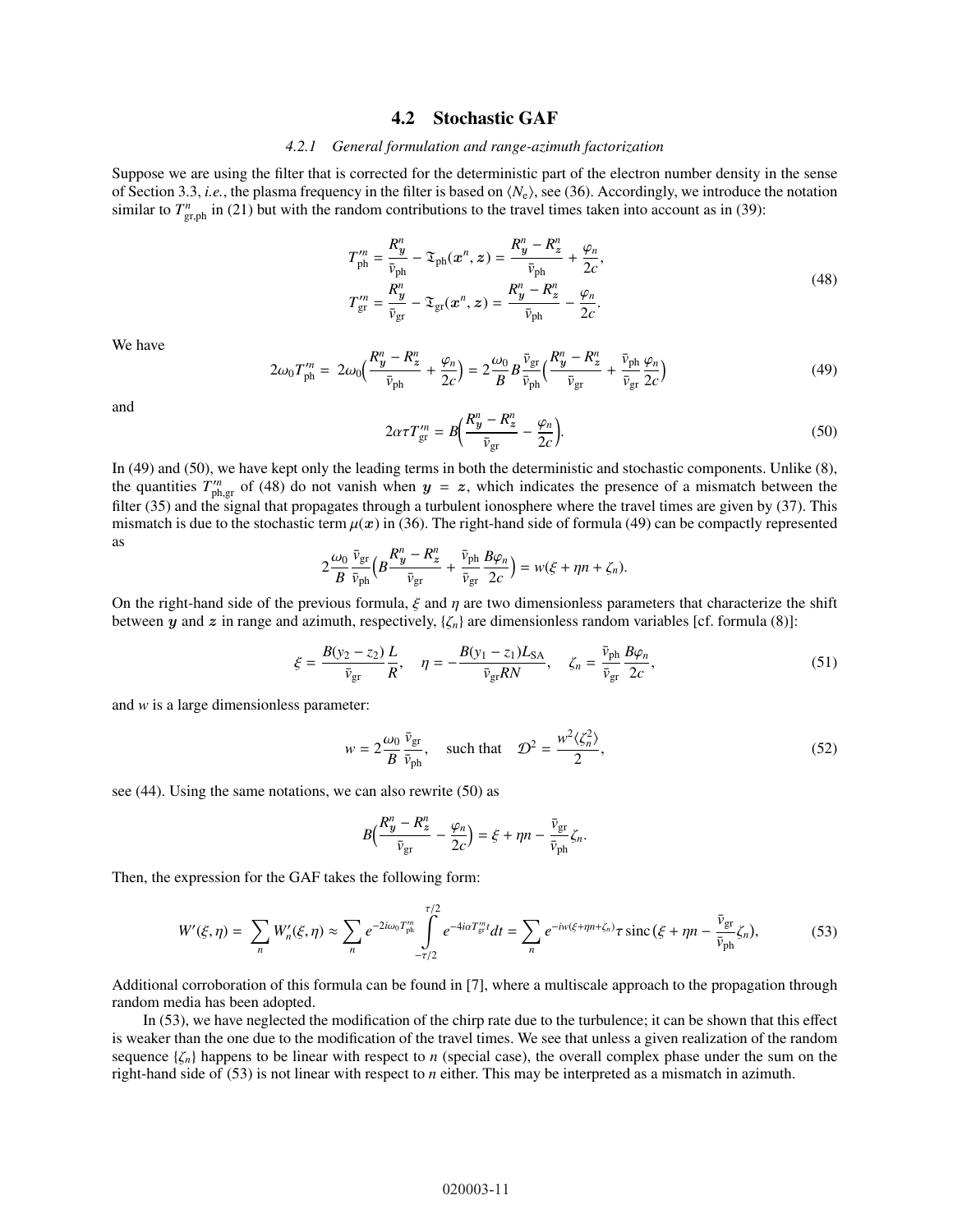When  $\zeta_n \equiv 0$  in (53), the expression for the stochastic GAF reduces to that for a previously studied deterministic GAF:

$$
W(\xi,\eta) = \sum_{n} W_n(\xi,\eta) \approx \sum_{n} e^{-iw(\xi+\eta n)} \tau \operatorname{sinc}(\xi+\eta n). \tag{54}
$$

The GAF (54) admits an approximate factorized representation:

$$
W_{(R\Sigma)}(\xi, \eta) = \tau N e^{-i w \xi} \operatorname{sinc}(\xi) \operatorname{sinc}\left(\frac{w \eta N}{2}\right).
$$
 (55)

Formula (55) coincides with (11) up to the choice of notation. We will apply a similar factorization procedure to the stochastic GAF *W*<sup>(</sup> $(\xi, \eta)$  defined by (53). Due to the presence of random variables  $\zeta_n$ , *W*<sup>(</sup> $(\xi, \eta)$  is a random function of its arouments. The variables  $\zeta$  enter formula (53) in two different ways. In the exp its arguments. The variables  $\zeta_n$  enter formula (53) in two different ways. In the exponent of each term  $W'_n$ , they yield<br>a random phase shift by  $w'$ , which combines with the deterministic term *wan* that is proportio a random phase shift by  $w\zeta_n$ , which combines with the deterministic term  $w\eta n$  that is proportional to *n*. The second occurrence of  $\zeta_n$  is via the argument of the sinc function in (53). However, in the factorized representation of the stochastic GAF  $W'(\xi, \eta)$ , the random variables  $\zeta_n$  under the sinc( $\cdot$ ) on the right-hand side of (53) will be disregarded.<br>This vields, similarly to the deterministic factorization (55): This yields, similarly to the deterministic factorization (55):

$$
W'_{(\text{R}\Sigma)}(\xi,\eta) \stackrel{\text{def}}{=} \tau e^{-i w \xi} \operatorname{sinc}(\xi) \sum_{n} e^{-i w (\eta n + \zeta_n)}.
$$
 (56)

#### *4.2.2 Assessing image quality in the stochastic framework*

The randomness of the function  $W'(\xi, \eta)$  defined by formula (53) means that for every pair of arguments  $(\xi, \eta)$  the quantity  $W'(\xi, \eta)$  is a random variable. Generally speaking if the multivariate probability density of quantity  $W'(\xi, \eta)$  is a random variable. Generally speaking, if the multivariate probability density of the set of random variables  $\ell \ell + 1$  in known, then one can calculate the probability density for  $W'(\xi, n)$ . Howeve variables  $\{\zeta_n\}$  in known, then one can calculate the probability density for  $W'(\xi, \eta)$ . However, with the number of variables  $\zeta$  in the hundreds or thousands, this approach does not seem practical for the nonlinea variables <sup>ζ</sup>*<sup>n</sup>* in the hundreds or thousands, this approach does not seem practical for the nonlinear expression (53). Instead, to evaluate the effect of turbulence we will use a distance between the perturbed and unperturbed GAF:

$$
dist(W', W). \tag{57}
$$

One possibility to define the distance (57) is to introduce the difference:

$$
\delta W(\xi, \eta) = W'(\xi, \eta) - W(\xi, \eta),\tag{58}
$$

where  $W(\xi, \eta)$  is the deterministic GAF given by (54), and consider the first and second moments of  $\delta W$ . The contribution of the first moment (*i.e.*, mean) of  $\delta W$  into the smearing of the main lobe of the GAF can be evaluated as follows [cf. Section 2.3]:

$$
\frac{|\text{mean value at the edge of the main lobe}|}{|\text{value at the central maximum}|} = \frac{\text{max } \left| \frac{1}{W=0} | \langle \delta W \rangle \right|}{\text{max } |W|}
$$

As the values of *W* of (54) are small at the zeros of  $W_{(R\Sigma)}$  given by (55), and the maximum values of |*W*| and  $W_{(R\Sigma)}$ coincide, we can calculate  $\langle \delta W \rangle$  at the zeros of  $W_{(R\Sigma)}$  instead:

$$
\frac{|\text{mean value at the edge of the main lobe}|}{|\text{value at the central maximum}|} \approx \frac{\max|_{W_{(R\Sigma)}=0} |\langle \delta W \rangle|}{\max|W_{(R\Sigma)}|}.
$$
 (59)

Next, we define the variance of  $\delta W$ :  $\sigma_{\delta W}^2 = \langle |\delta W - \langle \delta W \rangle|^2 \rangle$ . The standard deviation  $\sqrt{\sigma_{\delta W}^2}$  at such  $(\xi, \eta)$  that  $W(\xi, \eta) = 0$ may be interpreted as the statistically averaged smearing of the ambiguity function  $W(\xi, \eta)$ , similarly to how the factorization error smears the zeros of  $W_{\text{QED}}(\xi, n)$ . Similarly to (59) we calculate the variance at t factorization error smears the zeros of  $W_{(R\Sigma)}(\xi, \eta)$ . Similarly to (59), we calculate the variance at the zeros of  $W_{(R\Sigma)}$ :

|RMS variation at the edge of the main lobe|  
|value at the central maximum|
$$
\approx \frac{\sqrt{\sigma_{\delta W}^2}\Big|_{W_{(R\Sigma)}=0}}{\max |W_{(R\Sigma)}|}
$$
. (60)

One type of zeros of  $W_{(R\Sigma)}$  to be considered in (59) and (60) corresponds to the edges of the main lobe in range:  $\xi = \pm \pi$ . At these locations,  $W'_{(R\Sigma)}$  is also zero; hence, the variance of *W'* is the same as that of  $W' - W'_{(R\Sigma)}$ . This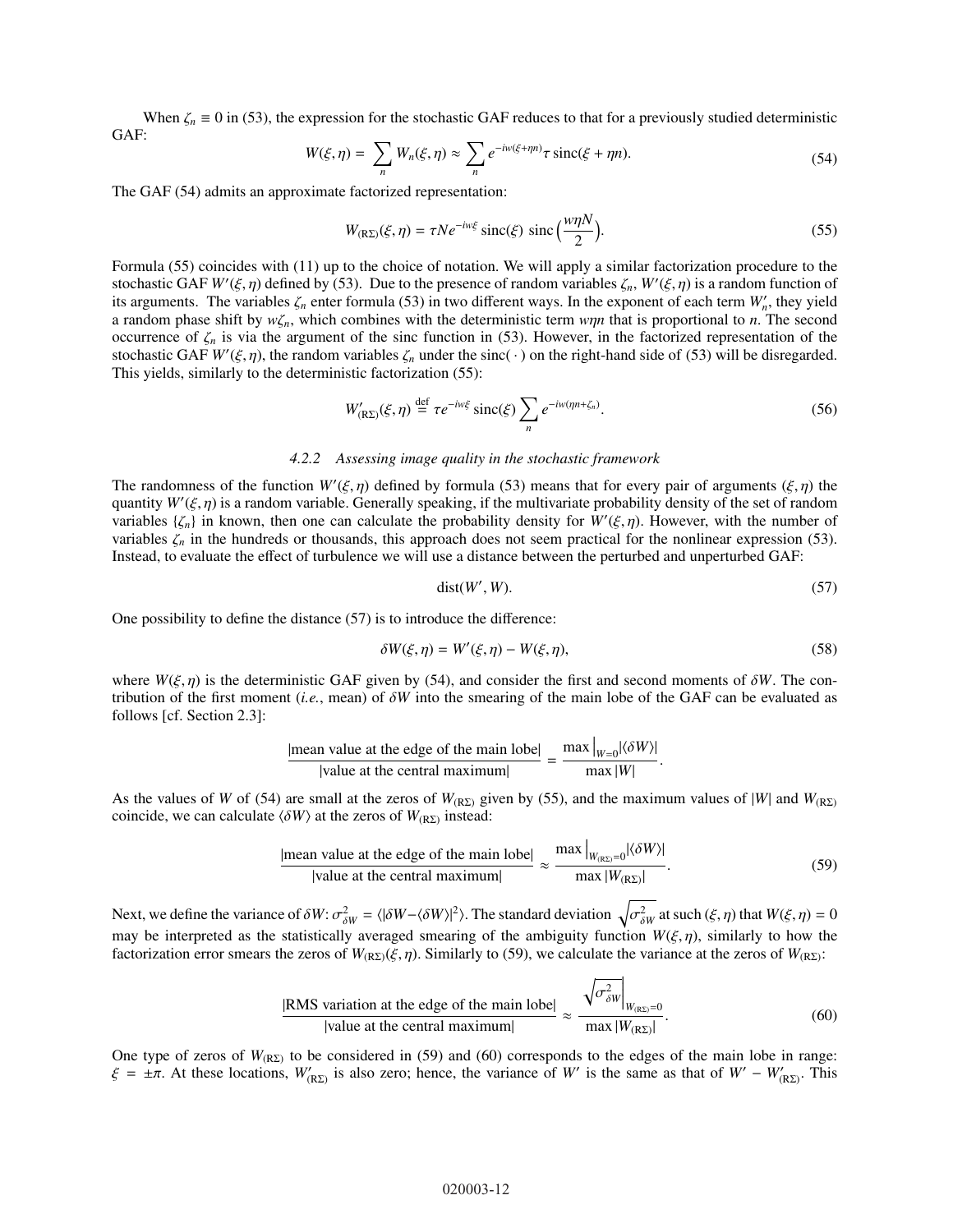variance may be called the factorization error of W'. The other type of zeros of  $W_{(R\Sigma)}$  correspond to the edges of the main lobe in azimuth:  $\eta = \pm 2\pi/(Nw)$ . There,  $W'_{(R\Sigma)}$  is not necessarily zero. This suggests rewriting formula (58) as

$$
\delta W = (W' - W'_{(R\Sigma)}) + (W'_{(R\Sigma)} - W_{(R\Sigma)}) + (W_{(R\Sigma)} - W) = \underbrace{(W'_{(R\Sigma)} - W_{(R\Sigma)})}_{\delta W_1} + \underbrace{[(W' - W'_{(R\Sigma)})}_{\delta W_{2a}} - \underbrace{(W - W_{(R\Sigma)})}_{\delta W_{2b}}].
$$
 (61)

The dependence of  $\delta W_1$  on the range variable  $\xi$  is deterministic, see (56) and (55). Hence, this term will contribute only to the effect of turbulence on the imaging in azimuth, see Section 4.3. The factorization-related term  $\delta W_2$  =  $\delta W_{2a}$  −  $\delta W_{2b}$  turns out much smaller than  $\delta W_1$ , see Section 4.5. Accordingly, the conclusion will be that the effect of turbulence on the imaging in range described by  $\delta W_2$  is much smaller than that on the imaging in azimuth described predominantly by  $\delta W_1$ .

We will see however that in the case of large-scale turbulence, the approach based on  $\delta W$  of (58) does not adequately describe the effect of ionospheric turbulence on image properties at all. We develop and discuss an alternative approach in Section 4.4. This is the main new result of the current paper.

#### 4.3 The Effect of Small-scale Turbulence on Imaging in Azimuth

We will consider the effect of randomness on the imaging in azimuth as described by the term  $\delta W_1 = W'_{(R\Sigma)} - W_{(R\Sigma)}$ <br>in formula (61), leaving the analysis of other effects until Sections 4.4 and 4.5 in formula (61), leaving the analysis of other effects until Sections 4.4 and 4.5.

4.3.1 Mean and variance of 
$$
\delta W_1
$$

Let us define:

$$
W'_{A}(\eta) \stackrel{\text{def}}{=} \frac{1}{\tau} W'_{(R\Sigma)}(0, \eta) = \sum_{n} W'_{A,n}(\eta) \approx \int_{-N/2}^{N/2} W'_{A,n}(\eta) \, dn,\tag{62}
$$

*N*/2

where

$$
W'_{A,n}(\eta) \stackrel{\text{def}}{=} e^{-iw(\eta n + \zeta_n)}.
$$
\n(63)

Similarly, we define in accordance with (54)–(55):

$$
W_{A}(\eta) \stackrel{\text{def}}{=} \frac{1}{\tau} W_{(R\Sigma)}(0, \eta) = \sum_{n} W_{A,n}(\eta) \approx \int_{-N/2}^{N/2} W_{A,n}(\eta) \, d\eta, \quad \text{where} \quad W_{A,n}(\eta) \stackrel{\text{def}}{=} e^{-i\omega\eta n},
$$

so that

$$
W_A(\eta) = N \operatorname{sinc}(w\eta N/2). \tag{64}
$$

Hence,

$$
\delta W_1(\xi, \eta) = W'_{(\mathsf{R}\Sigma)}(\xi, \eta) - W_{(\mathsf{R}\Sigma)}(\xi, \eta) = \tau e^{-i w \xi} \operatorname{sinc} \xi \cdot (W'_{\mathsf{A}}(\eta) - W_{\mathsf{A}}(\eta)). \tag{65}
$$

From equation (45), we get

$$
\left\langle W'_{A,n}(\eta)\right\rangle = e^{-i\omega\eta n}e^{-\mathcal{D}^2},\tag{66}
$$

where  $\mathcal{D}^2$  is introduced in (44). Consequently,

$$
\langle W'_{\mathcal{A}}(\eta) \rangle = e^{-\mathcal{D}^2} W_{\mathcal{A}}(\eta). \tag{67}
$$

In formula (66), we can observe a decrease in the amplitude of the mean value of each term in the sum (62) (and, hence, that of the entire sum (67)) due to random phase perturbations. This phenomenon is sometimes referred to as extinction, see [3, Chapter I].

From (66) and (67), we have:

$$
\langle \delta W_1(\eta) \rangle = \tau e^{-i w \xi} \operatorname{sinc} \xi \cdot (\langle W'_A(\eta) \rangle - W_A(\eta)) = \tau e^{-i w \xi} \operatorname{sinc} \xi \cdot (e^{-\mathcal{D}^2} - 1) W_A(\eta). \tag{68}
$$

Expression (68) vanishes at the edge of the main azimuthal lobe of the deterministic GAF because it is proportional to  $W_A(\eta) \approx \text{sinc } \frac{w\eta N}{2}$ ; hence, its contribution to the smearing according to (59) is zero. Obviously, the shape of  $\langle W'_A(\eta) \rangle$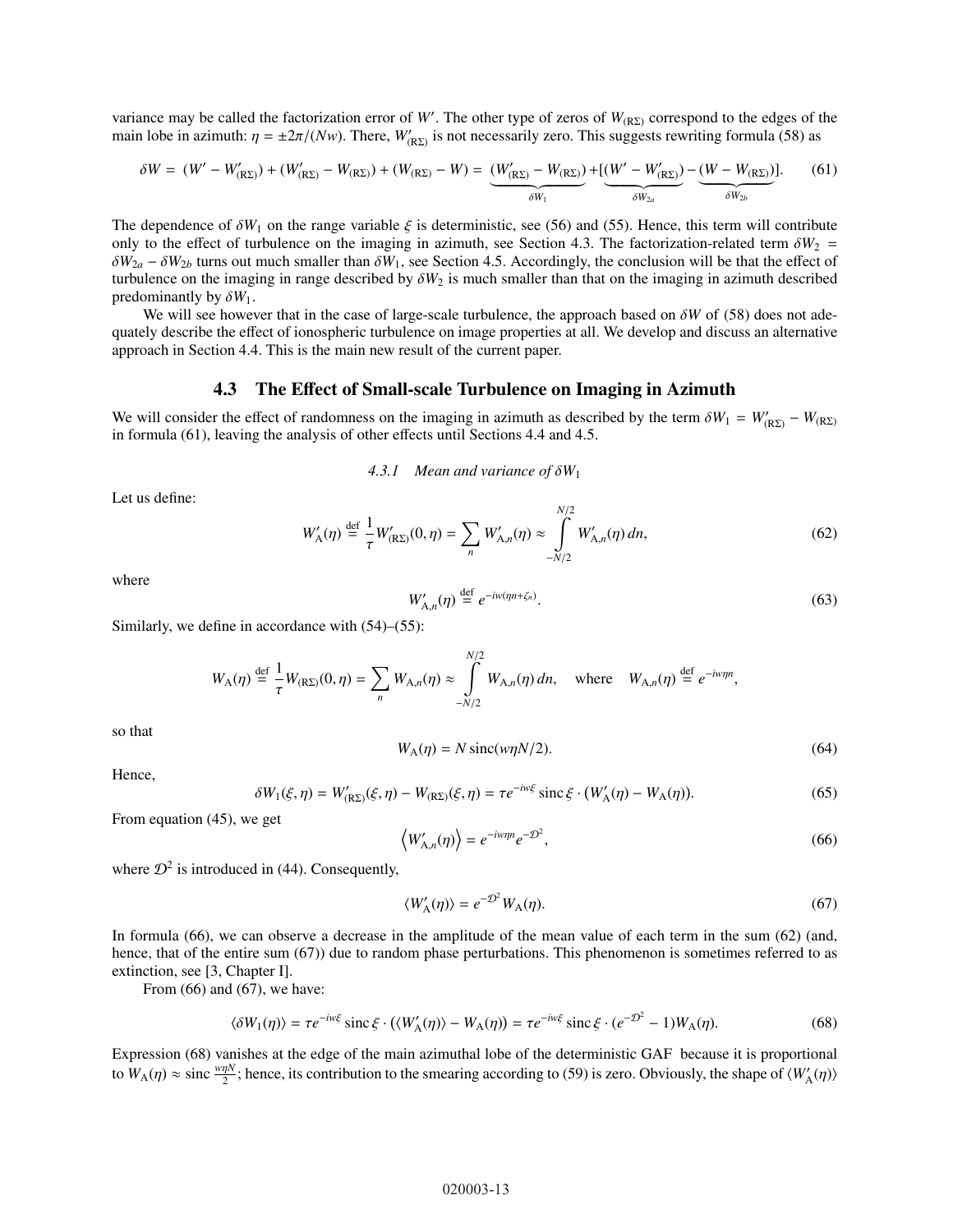in (67) is the same as that of  $W_A(\eta)$ , so there is no change in azimuthal resolution either. It will be shown later that the interpretation of (67) in the context of image intensity will be different for small-scale ( $r_\phi \ll L_{SA}$ ) and large-scale  $(L_{SA} \ll r_{\varphi})$  turbulence.

Next, we will calculate the variance of  $\delta W_1$  taking into account that  $W_A$  is deterministic:

$$
\sigma_{\delta W_1}^2 = \tau^2 \operatorname{sinc}^2 \xi \cdot \left\langle |W_{\mathcal{A}}' - \langle W_{\mathcal{A}}' \rangle|^2 \right\rangle = \tau^2 \operatorname{sinc}^2 \xi \cdot \sigma_{W_{\mathcal{A}}}^2. \tag{69}
$$

In turn, the variance of  $W'_{A}$ , which is denoted by  $\sigma_{W'_{A}}^2$  in equation (69), can be obtained with the help of (66) in the following form (see a.g. I.g. Theorem 5.10.11). following form (see, *e.g.*, [8, Theorem 5.10.11]):

$$
\sigma_{W'_{A}}^{2} = \left\langle \left| \sum_{n} \left( W'_{A,n} - e^{-\mathcal{D}^{2}} W_{A,n} \right) \right|^{2} \right\rangle = \sum_{n} C_{mn}, \tag{70}
$$

where

$$
C_{mn} = \left\langle (e^{-iw(\eta m + \zeta_m)} - e^{-D^2} e^{-iw\eta m})(e^{iw(\eta n + \zeta_n)} - e^{-D^2} e^{iw\eta n}) \right\rangle = e^{-iw\eta(m-n)} \left\langle (e^{-iw(\zeta_m - \zeta_n)}) - e^{-2D^2} \right\rangle
$$

is the covariance matrix of the random variables (63). Using (47), we can write:

$$
C_{mn} = e^{-iw\eta(m-n)}e^{-2\mathcal{D}^2}[e^{2\mathcal{D}^2f_{mn}} - 1].
$$
\n(71)

Therefore,

$$
\sigma_{W'_{\Lambda}}^2 = e^{-2\mathcal{D}^2} \sum_{m,n} e^{-iw\eta(m-n)} [e^{2\mathcal{D}^2 f_{mn}} - 1]. \tag{72}
$$

# *4.3.2* Small-scale turbulence with small phase perturbations:  $r_{\varphi} \ll L_{SA}$ ,  $\mathcal{D} \ll 1$

This setting has been analyzed in [1, Chapter 4]. First, consider the case where the random variables <sup>ζ</sup>*<sup>n</sup>* (or, equivalently,  $\varphi_n$ ) are uncorrelated, *i.e.*,  $f_{mn} = \delta_{mn}$ , see (46). From the standpoint of practice, this case is not realistic: it requires that the correlation radius of the medium  $r<sub>\phi</sub>$  be much shorter not only than the synthetic aperture  $L<sub>SA</sub>$ , but also than the distance between the successive emitting/receiving locations of the antenna on the orbit:

$$
r_{\varphi} \ll |\boldsymbol{x}^{n+1} - \boldsymbol{x}^{n}| = \frac{L_{\text{SA}}}{N}
$$
\n(73)

The distance  $|x^{n+1} - x^n|$  is on the order of antenna size, see [1, Section 2.4.2], which is much shorter than the typical values of the correlation radius of ionospheric turbulence, as reported, *e.g.*, in [9, 10]. We present the analysis of this case for the sake of completeness.

For a diagonal covariance matrix *Cmn*, formulae (70) and (72) yield:

$$
\sigma_{W_{A}'}^{2} = e^{-2\mathcal{D}^{2}} \sum_{n} [e^{2\mathcal{D}^{2}f_{nn}} - 1] = Ne^{-2\mathcal{D}^{2}} [e^{2\mathcal{D}^{2}} - 1] \approx N \cdot 2\mathcal{D}^{2}.
$$
 (74)

Hence, the variance of  $W'_{A}$  given by (74) appears independent of the azimuthal variable  $\eta$ . Its contribution to the spearing of the main lobe of the GAE estimated according to (60) with the help of (69) is smearing of the main lobe of the GAF estimated according to (60) with the help of (69) is

$$
\frac{\sqrt{\tau^2 \sigma_{W'_A}^2}}{N\tau} = \sqrt{\frac{2\mathcal{D}^2}{N}}.
$$
\n(75)

A more realistic and more interesting case is that of intermediate values of  $r_{\varphi}$  [cf. formula (73)]:

$$
|\boldsymbol{x}^{n+1}-\boldsymbol{x}^n|=\frac{L_{\text{SA}}}{N}\ll r_{\varphi}\ll L_{\text{SA}}.
$$

One can expect the phases that correspond to distant locations within the synthetic array to be weakly correlated or uncorrelated, because for  $|x^m - x^n| \ge r_\varphi$  the covariance  $f_{mn}$  given by (46) is close to zero. Yet a strong correlation between signal phases should be expected for the paigbhoring and close to paigbhoring antenna positi between signal phases should be expected for the neighboring and close to neighboring antenna positions  $x^m$  and  $x^n$ that satisfy  $|\mathbf{x}^m - \mathbf{x}^n| = |m - n| \frac{L_{SA}}{N} \ll r_\varphi$ . Indeed, for  $v_{mn} = |\mathbf{x}^m - \mathbf{x}^n|/r_\varphi \ll 1$  we have  $f_{mn} \equiv f(v_{mn}) \approx f(0) = 1$ .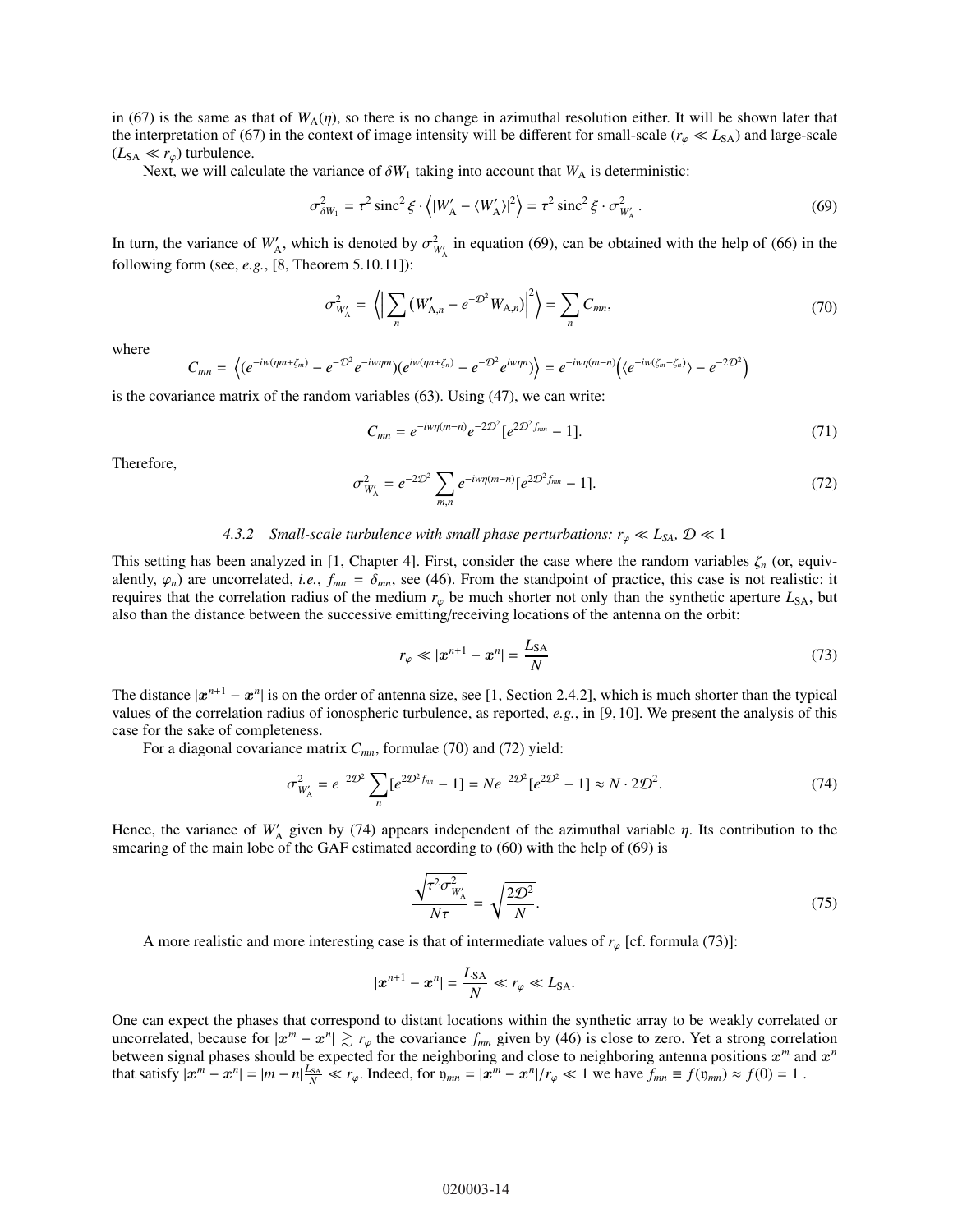To compute the variance  $\sigma_{W_A}^2$  given by (72), we take into account that within the main azimuthal lobe we have  $|w\eta| \sim \frac{1}{N} \ll 1$ , see (55), and replace the sum on the right-hand side of (72) with a double integral:

$$
\sigma_{W_{A}'}^2 \approx e^{-2\mathcal{D}^2} \int_{-N/2}^{N/2} dm \int_{-N/2}^{N/2} dn \, e^{-i w \eta(m-n)} [e^{2\mathcal{D}^2 f_{mn}} - 1]. \tag{76}
$$

Then, we change the integration variables in  $(76)$  from  $(m, n)$  to

$$
\mathfrak{u} = m - n, \quad \mathfrak{v} = m + n, \quad \frac{\partial(\mathfrak{u}, \mathfrak{v})}{\partial(m, n)} = 2.
$$

As the integrand in (76) depends only on u we can write:

$$
\int_{-N/2}^{N/2} dm \int_{-N/2}^{N/2} dn f_1(u) = \frac{1}{2} \int_{-N}^{N} du (2N - 2|u|) f_1(u),
$$

where we have denoted

$$
f_1(\mathfrak{u}) = e^{-i\omega\eta\mathfrak{u}}[e^{2\mathcal{D}^2 f(S\mathfrak{u})} - 1]
$$
 and  $S = \frac{L_{SA}}{r_{\varphi}N}$ .

Thus,

$$
\sigma_{W'_{A}}^{2} = e^{-2\mathcal{D}^{2}} \int_{-N}^{N} du \, (N - |u|) e^{-iw\eta u} [e^{2\mathcal{D}^{2} f(S u)} - 1].
$$

As the function *f* of (46) is even, we can transform the previous integral into

$$
\sigma_{W'_{\lambda}}^2 = 2e^{-2\mathcal{D}^2} \int_0^N du \, (N-u)\cos(w\eta u)[e^{2\mathcal{D}^2 f(Su)} - 1] \approx 4\mathcal{D}^2 \int_0^N du \, (N-u)\cos(w\eta u)f(Su). \tag{77}
$$

Since  $f(\theta)$  decays rapidly for  $\theta \gtrsim 1$ , the factor  $f(S \theta)$  in the integrand of (77) is non-negligible only where its argument *S* u is not large:

$$
|u| \lesssim \frac{1}{S} = \frac{r_{\varphi} N}{L_{SA}} \ll N. \tag{78}
$$

Then, expression (77) simplifies to

$$
\sigma_{W_{\Lambda}'}^2(\eta) \approx 4\mathcal{D}^2 N \int_0^N du \cos(w\eta u) f(Su). \tag{79}
$$

As long as (78) holds, for the argument of cos(*w*ηu) in (79) we have:

$$
|w\eta u| \lesssim \left|\frac{w\eta}{S}\right| = \left|\frac{w\eta r_{\varphi}N}{L_{SA}}\right| \ll |w\eta N|.
$$

We are interested in the values of  $\eta$  that correspond to the main lobe of the GAF in azimuth:  $|w\eta N| \leq 2\pi$ , see (55). Hence, the argument of cosine in (79) is small, and to the leading order we can take  $cos(w\eta u) \approx 1$ . Moreover, as  $SN = L_{SA}/r_\varphi \gg 1$ , the rapid decay of  $f(Su)$  for large  $Su$  allows us to replace the upper limit of integration in (79) with infinity:

$$
\sigma_{W_A'}^2 \approx \frac{4\mathcal{D}^2 N}{S} \int\limits_0^\infty f(u) \, du = \frac{4\mathcal{D}^2 N}{S}.\tag{80}
$$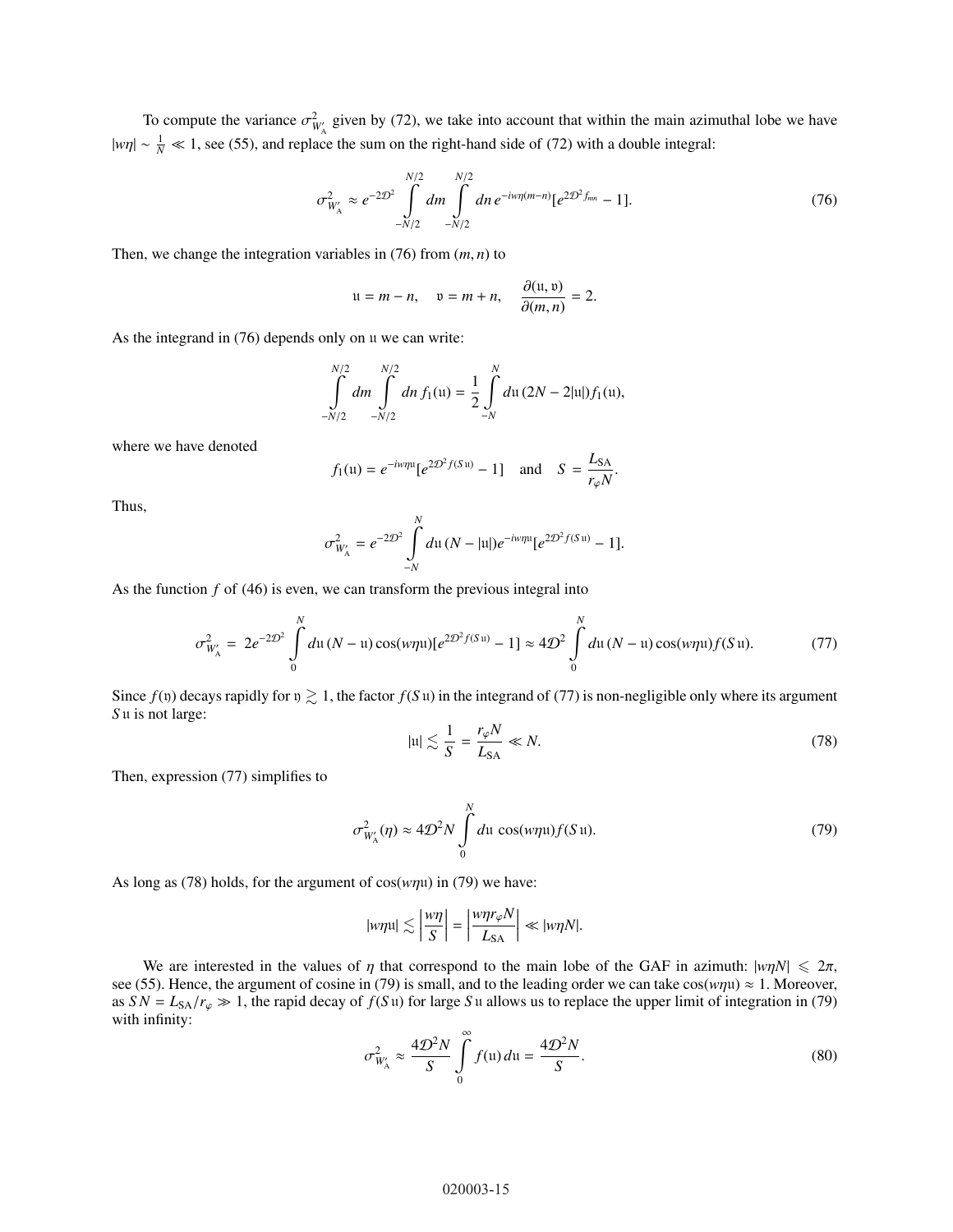The last equality in (80) holds because the correlation function of the eikonal as a function of *r* is defined as  $f(r/r<sub>\phi</sub>)$ , see (46). Consequently, the smearing effect of randomness on the GAF evaluated in accordance with (60) for the variance  $\sigma_{W'_{A}}^{2}$  given by (80) is

$$
\frac{\sqrt{\tau^2 \sigma_{W'_A}^2}}{N\tau} = \sqrt{\frac{4\mathcal{D}^2}{L_{SA}/r_{\varphi}}}.
$$
\n(81)

Since  $L_{SA}/r_\varphi \ll N$ , the quantity on the right-hand side of (81) is much larger than that on the right-hand side of (75). As the variance (80) does not depend on  $\eta$ , the smearing is constant along the azimuthal coordinate, similarly to case of independent random phases, see (74). Comparing formulae (75) and (81), we see that the main difference is that the quantity *N* in the denominator under the square root on the right-hand side of (75) is replaced with  $L_{SA}/r_\phi$ in (81). One can therefore interpret  $L_{SA}/r_{\varphi}$  in (81) as the number of "independent clusters," whereas in (75) all *N* individual phases are independent. Each cluster can be thought of as composed of the phases in a segment of length  $r<sub>ϕ</sub>$ that are strongly correlated with each other and hence can be represented by one Gaussian random variable. On the other hand, the correlation beyond a given cluster is weak, so the random phases from different clusters can be considered independent. Accordingly, the phase perturbations from different clusters tend to average out. The shorter the correlation radius  $r_{\varphi}$  compared to the synthetic aperture (*i.e.*, the larger the number of uncorrelated clusters  $L_{SA}/r_{\varphi}$ ), the weaker the smearing of the azimuthal GAF.

For the peak height, we have

$$
\langle |W'_{\mathcal{A}}(0)|^2 \rangle = \left\langle \sum_{m,n} e^{-iw(\zeta_n - \zeta_m)} \right\rangle = \sum_{m,n} e^{-2\mathcal{D}^2(1 - f_{mn})},\tag{82}
$$

see (62)–(63). As long as  $r_\phi \ll L_{SA}$  (which is true for both uncorrelated and clustered  $\zeta_n$ ), most of the terms  $f_{mn}$  in the sum on the right-hand side of  $(82)$  are small and, consequently, the corresponding exponents are approximately  $e^{-2\mathcal{D}^2}$ . Hence, the value of the sum in (82) is consistent with (67).

## *4.3.3* Small-scale turbulence with large phase perturbations:  $r_{\varphi} \ll L_{SA}$ ,  $\mathcal{D} \gg 1$

In this section, we follow the analysis of [7]. There, it has been pointed out that when  $r_\varphi \ll L_{SA}$  and  $\mathcal{D} \gg 1$ , the integral in (62) is a superposition of independent components, each originating from a cluster of neighboring antenna locations of size  $r<sub>ϕ</sub>$  (see (81) and the following comment). The result is a zero-mean complex Gaussian random variable with the variance of the amplitude of the order of its mean, see [11, Chapter 4] and [12]. To study the correlation properties of  $W'_{A}(\eta)$ , we obtain with the help of (47):

$$
\langle \overline{W'_{A}}(\eta_{a})W'_{A}(\eta_{b}) \rangle = \iint_{-N/2}^{N/2} \langle e^{iw(m\eta_{a} + \zeta_{m})} e^{-iw(m\eta_{b} + \zeta_{n})} \rangle dm \, dn = \iint_{-N/2}^{N/2} e^{iw(m\eta_{a} - n\eta_{b})} e^{-2\mathcal{D}^{2}(1 - f_{mn})} dm \, dn, \tag{83}
$$

where  $\eta_a = -B(y_{a1} - z_1)L_{SA}/(N\bar{v}_{gr}R)$ ,  $\eta_b = -B(y_{b1} - z_1)L_{SA}/(N\bar{v}_{gr}R)$ , see (51). The second exponent on the right-hand side of (83) is not very small if  $f_{mn}$  is close to 1. Using the Taylor approximation  $f(\theta) \approx 1 - K\theta^2$  for  $f(\theta)$  of (46) near zero, we can write:

$$
\frac{\langle \zeta_n \zeta_m \rangle}{\langle \zeta^2 \rangle} = f_{mn} \approx 1 - K \left( \frac{x_1^m - x_1^n}{r_\varphi} \right)^2 \approx 1 - K \frac{(m - n)^2}{N^2} \frac{L_{SA}^2}{r_\varphi^2} \ . \tag{84}
$$

As the variables  $\zeta_n$  and  $\zeta_m$  should decorrelate for  $|x^m - x^n| \gtrsim r_\varphi$ , we have  $K \sim 1$ . The effective correlation distance  $r_W$  for the terms  $e^{-iw\zeta_n} = e^{-iw_0\varphi_n/c}$  in (83) can be found by substituting (84) into (47 for the terms  $e^{-iw\zeta_n} = e^{-i\omega_0\varphi_n/c}$  in (83) can be found by substituting (84) into (47):

$$
\mathcal{D}^2 K \Big( \frac{x_1^m - x_1^n}{r_\varphi} \Big)^2 \lesssim 1, \quad \text{thus}, \quad r_W \sim \frac{r_\varphi}{\mathcal{D}}.
$$

Performing the integration in (83) with the help of (84), we obtain:

$$
\langle \overline{W'_{A}}(\eta_a) W'_{A}(\eta_b) \rangle \approx \sqrt{\frac{\pi}{2K}} \frac{r_{\varphi}}{\mathcal{D}L_{SA}} \operatorname{sinc} \left( \frac{\omega_0 L_{SA}}{cR} (y_{a1} - y_{b1}) \right) e^{-\left[ \frac{1}{\sqrt{2K}} \frac{r_{\varphi}}{DR} \frac{\omega_0}{c} \left( \frac{y_{a1} + y_{b1}}{2} - z_{1} \right) \right]^{2}}.
$$
 (86)

The exponential term on the right-hand side of  $(86)$  describes a broad peak around the scatterer position  $z_1$ . The width of the peak is much greater than ∆<sup>A</sup> and can be interpreted as the "resolution size" if *r<sup>W</sup>* of (85) were used as the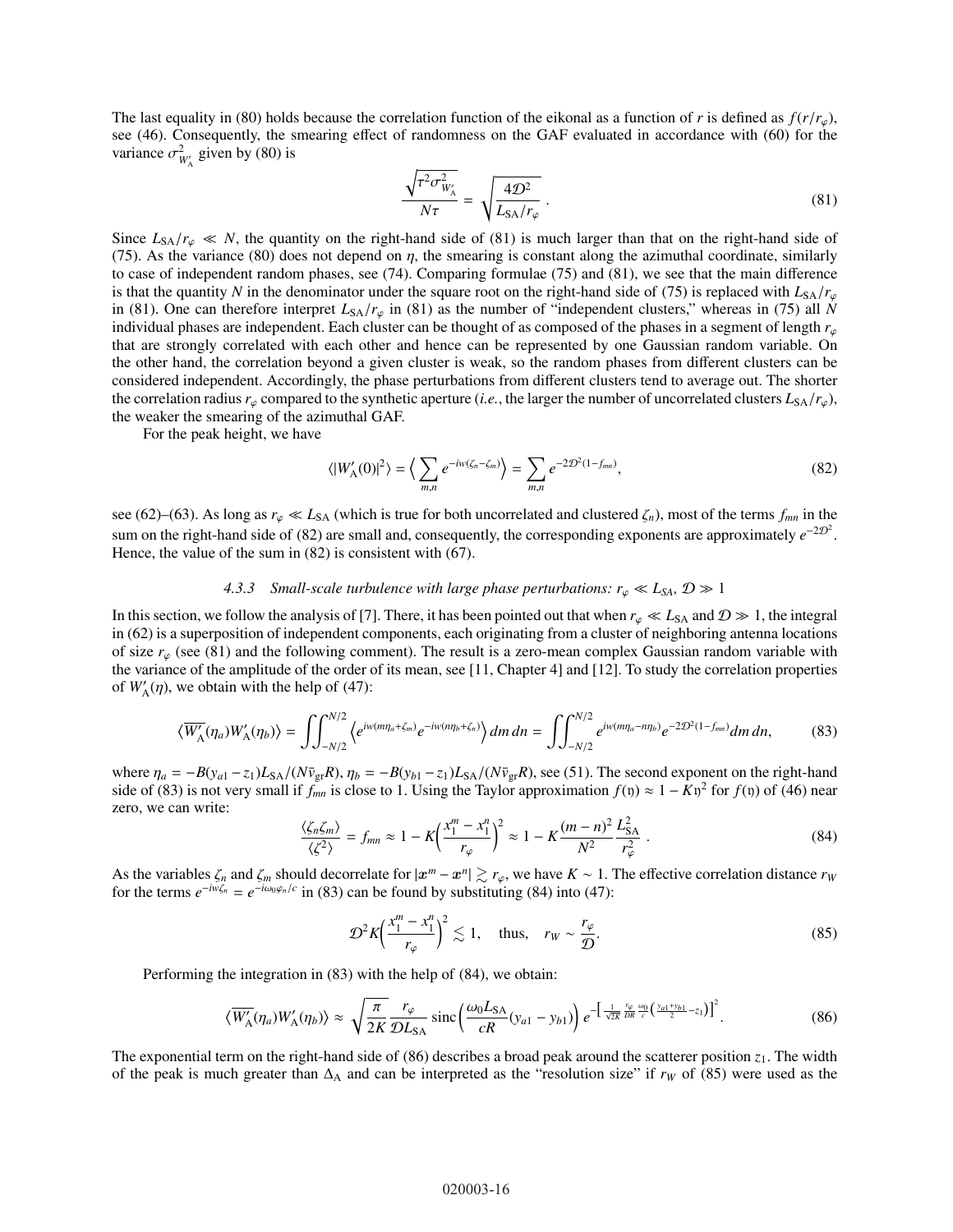aperture length in (12). In turn, the sinc term corresponds to random fluctuations of  $W'_A$  on the scale of  $\Delta_A$  inside the aforementioned peak. As compared to (64), formula (86) indicates a severe deterioration of the image of a point scatterer, which is expected.

The results given by formulae (85) and (86) will also be revisited later, see Section 5.

#### 4.4 The Effect of Large-scale Turbulence on Imaging in Azimuth

This is the case of  $L_{SA} \ll r_\phi$  where the separation between any two antenna positions within the array (not only the neighboring positions) is always smaller than the correlation length of the phase. As a result, the individual eikonals  $\varphi$ <sub>n</sub> (and, hence, the variables  $\zeta_n$ ) are "almost correlated" with one another, and hence, the approach developed for the case of large-scale deterministic inhomogeneity, see Section 3.2.2, should be applicable. Besides, we may expect that unlike in Section 4.3.3, usable images can still be obtained even if  $\mathcal{D} \gg 1$ , because for  $L_{SA} \ll r_{\varphi}$  the aperture is not exposed to the full variation of the electron number density in the propagation medium. In what follows, we show that this is indeed the case; moreover, in certain situations, the only significant distortion will be an azimuthal shift of the image. Similarly to Sections 4.3.2 and 4.3.3, the key goal of this section is to characterize and quantify the image distortions resulting from the random behavior of the eikonals; however, due to the aforementioned effects, the use of the function  $\delta W$  of (58) for this purpose appears inadequate. To the best of our knowledge, the effect of large-scale ionospheric turbulence on spaceborne imaging has not been previously analyzed in detail in the SAR literature.

As the propagation properties change gradually on the scale of  $L_{SA}$ , for each realization of the set  $\{\zeta_n\}$ , see (51), we can write the following second order polynomial approximation:

$$
\zeta_n \approx A_0 + A_1 n + A_2 n^2. \tag{87}
$$

A qualitative characterization of this approximation will be given later, see formulae (96) and (97). In formula (87), the coefficients  $A_0$ ,  $A_1$ , and  $A_2$  are specific for each realization, which means that they are random variables. In practice, however, one most often deals with a single image. Hence, we expect that these coefficients may appear at least as useful for the analysis of image properties as the statistics of  $\{\zeta_n\}$ . Moreover, with the help of (38) and (51) one can observe a similarity between (87) and the deterministic formula (29). Accordingly, in this section we will describe the statistical counterparts to image distortions mentioned in Section 3.2.2, namely, the azimuthal shift and QPE-induced blurring.

To derive the coefficients  $A_0$ ,  $A_1$ , and  $A_2$  of (87) for a given realization  $\{\zeta_n\}$ , we employ the method of least squares. If we truncate the polynomial (87) after the first or second term, then we write:

$$
A_0 = \arg\min_{\mathcal{A}_0} \sum_n (\zeta_n - \mathcal{A}_0)^2 \quad \text{or} \quad (A_0, A_1) = \arg\min_{\mathcal{A}_0, \mathcal{A}_1} \sum_n (\zeta_n - \mathcal{A}_0 - \mathcal{A}_1 n)^2,
$$

respectively. The corresponding solutions are

$$
A_0 = \frac{1}{N} \sum_{n} \zeta_n \text{ and } A_1 = \left(\sum_{n} n^2\right)^{-1} \sum_{n} n \zeta_n \tag{88}
$$

(the expressions for  $A_0$  coincide for both cases). For all three terms retained in (87), the least squares solution for  $A_1$ is the same as in (88), while

$$
A_0 = \left(N \sum_n n^4 - \left(\sum_n n^2\right)^2\right)^{-1} \cdot \left(-\sum_n n^2 \cdot \sum_n n^2 \zeta_n + \sum_n n^4 \cdot \sum_n \zeta_n\right),
$$
  
\n
$$
A_2 = \left(N \sum_n n^4 - \left(\sum_n n^2\right)^2\right)^{-1} \cdot \left(N \cdot \sum_n n^2 \zeta_n - \sum_n n^2 \cdot \sum_n \zeta_n\right).
$$
\n(89)

First, we observe that the right-hand sides of all formulae (88) and (89) are linear with respect to ζ*<sup>n</sup>*. Consequently,

$$
\langle A_0 \rangle = \langle A_1 \rangle = \langle A_2 \rangle = 0. \tag{90}
$$

The second moments of  $A_{0,1,2}$  can be evaluated by considering a truncated power series for  $f(y)$  of (46) near zero, provided that this function is sufficiently smooth. As *f*(y) is an even function, only the even powers are present, so we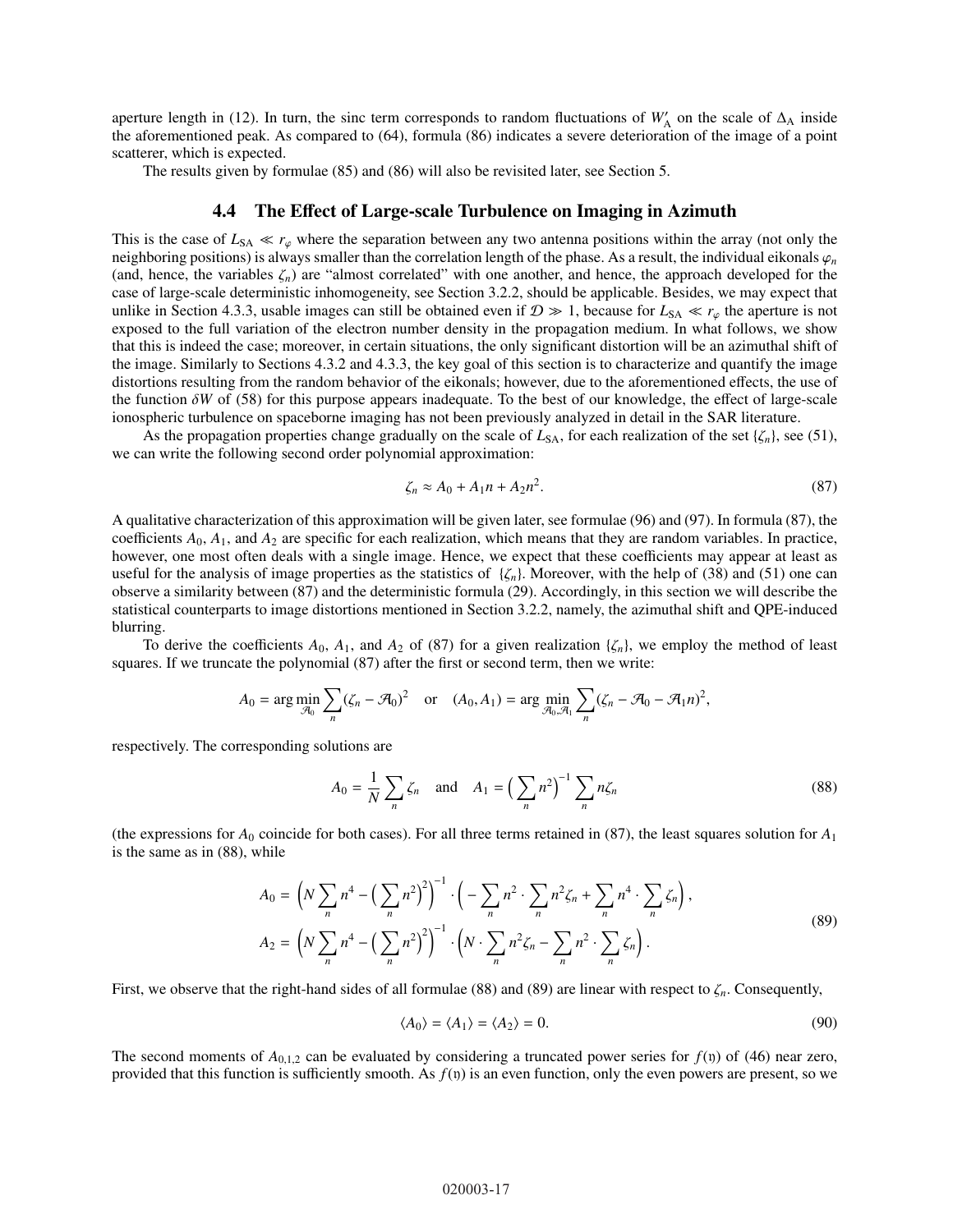can write:  $f(\mathfrak{y}) \approx 1 - K\mathfrak{y}^2 + Q\mathfrak{y}^4$ , and obtain similarly to (84):

$$
\frac{\langle \zeta_n \zeta_m \rangle}{\langle \zeta^2 \rangle} = f_{mn} \approx 1 - K \frac{(m-n)^2}{N^2} \frac{L_{SA}^2}{r_{\varphi}^2} + Q \frac{(m-n)^4}{N^4} \frac{L_{SA}^4}{r_{\varphi}^4}.
$$
(91)

We also have  $K > 0$  because  $f(\eta)$  is an autocorrelation function and therefore has a local maximum at  $\eta = 0$ . In order to show that  $Q > 0$ , we introduce the function of a continuous argument:

$$
\zeta = \zeta(x_1) \quad \text{such that} \quad \zeta_n = \zeta(x_1^n) = \zeta\Big(n\frac{L_{SA}}{N}\Big). \tag{92}
$$

As mentioned at the end Section 4.1, the correlation function of  $\zeta_n$  (and hence of  $\zeta(x_1)$ ) is short-range, similarly to the correlation function of the medium described, *e.g.*, by (41). A function such as (41) clearly satisfies the necessary and sufficient condition for ergodicity known as the Slutskii theorem, see [2, Section 4.7]:

$$
\lim_{S \to \infty} \frac{1}{S} \int_{0}^{S} f(\mathfrak{y}) d\mathfrak{y} = 0.
$$

Hence, we can substitute spatial averages for statistical means in the definition of  $f$ , see (46):

$$
f(\mathfrak{y}) = C_f \int \zeta(x_1) \zeta(x_1 + \mathfrak{y}r_\varphi) dx_1,
$$
\n(93)

where  $C_f$  is a normalization constant. Differentiating (93) with respect to y, changing the integration variable to  $x'_1$  =  $x_1 + y_r$ , and differentiating again, we find that  $-d^2f/dy^2$  is proportional to the autocorrelation function of  $d\zeta/dx_1$ .<br>Hence  $\theta > 0$  because  $d^2f/dy^2$  should have a local minimum at  $y = 0$ . Similarly to  $|K| \approx 1$  in Hence,  $Q > 0$  because  $d^2 f/dy^2$  should have a local minimum at  $y = 0$ . Similarly to  $|K| \sim 1$  in (84), we can show that  $|Q| \sim 1$  from the definition of r. Additionally for  $N \gg 1$  we will approximate the sums by integra that  $|Q|$  ∼ 1 from the definition of  $r_{\varphi}$ . Additionally, for  $N \gg 1$ , we will approximate the sums by integrals to obtain  $\sum_n n^2 \approx N^3/12$  and  $\sum_n n^4 \approx N^5/80$ . Altogether, for the second moments of  $A_0$  and  $A_1$  given by (88) we have:

$$
\langle A_0^2 \rangle = \langle \zeta^2 \rangle, \quad \langle A_1^2 \rangle N^2 = 2K \langle \zeta^2 \rangle \frac{L_{SA}^2}{r_{\varphi}^2},\tag{94}
$$

while the second moments of  $A_0$  and  $A_2$  of (89) are

$$
\langle A_0^2 \rangle = \langle \zeta^2 \rangle \Big( 1 - \frac{3}{280} Q \frac{L_{SA}^4}{r_{\varphi}^4} \Big), \quad \langle A_2^2 \rangle N^4 = 6Q \langle \zeta^2 \rangle \frac{L_{SA}^4}{r_{\varphi}^4} \,. \tag{95}
$$

The difference between the expressions for  $\langle A_0^2 \rangle$  in (94) and (95) is insignificant, as expected.

As a useful illustration, one can employ the dimensional analysis to obtain rough estimates of the coefficients on the right-hand side of (87). To do so, one needs to estimate the first and second derivatives of  $\zeta(x_1)$  defined in (92). The scale of  $\zeta(x_1)$  and its argument are  $\sqrt{\langle \zeta^2 \rangle}$  and  $r_\varphi$ , respectively. Therefore, with the help of (52) we get:

$$
|A_0| \sim |\zeta| \sim \frac{\mathcal{D}}{w}, \quad |A_1| \frac{N}{L_{SA}} \sim |\zeta'| \sim \frac{\mathcal{D}}{wr_{\varphi}}, \quad |A_2| \frac{N^2}{L_{SA}^2} \sim |\zeta''| \sim \frac{\mathcal{D}}{wr_{\varphi}^2}.
$$
 (96)

The estimates in (96) are in agreement with (94)–(95).

Before using the approximation (87) for the analysis of image distortions, we need to estimate how accurate it is. The assessment can be obtained in the statistical sense, separately for the cases where one or two terms on the right-hand side of (87) are retained. Similarly to (94)–(95), we calculate:

$$
\frac{1}{N\langle\zeta^2\rangle}\Big\langle\sum_n(\zeta_n-A_0)^2\Big\rangle \approx \frac{1}{6}K\frac{L_{SA}^2}{r_{\varphi}^2}, \quad \frac{1}{N\langle\zeta^2\rangle}\Big\langle\sum_n(\zeta_n-A_0-A_1n)^2\Big\rangle \approx \frac{1}{30}\mathcal{Q}\frac{L_{SA}^4}{r_{\varphi}^4}.
$$
\n(97)

Formulae (97) imply that for  $L_{SA} \ll r_\varphi$ , the deviations of  $\zeta_n$  from the zeroth order approximation  $\zeta_n \approx A_0$  are on average much smaller than from  $\zeta_n \approx 0$  (the latter may be called "no approximation at all"). Likewise, the first order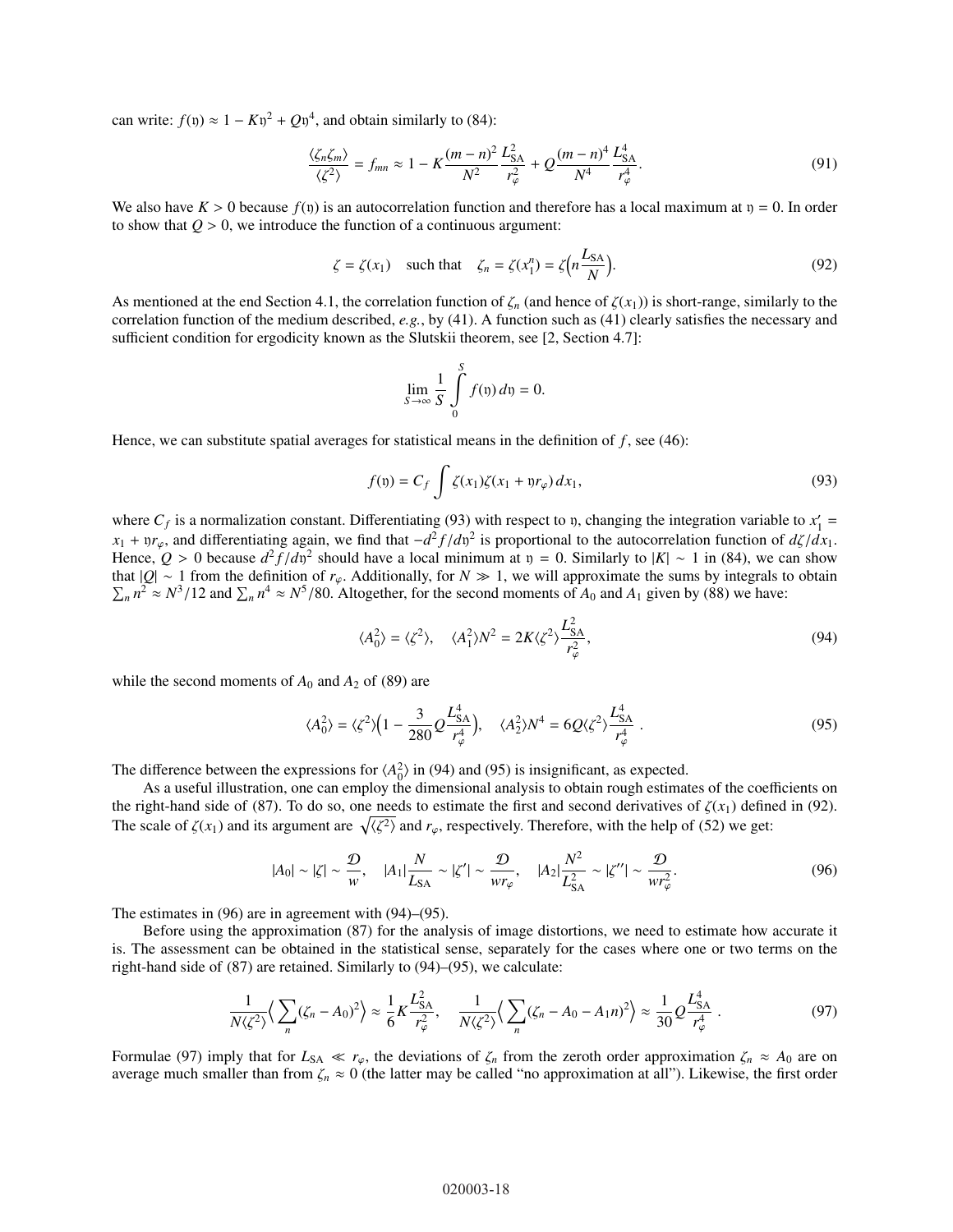approximation  $\zeta_n \approx A_0 + A_1 n$  is, in turn, much better than  $\zeta_n \approx A_0$ . Hence, one can say that as the number of terms in (87) increases, the accuracy improves. Besides using (87) together with the statistics of  $A_{0,1,2}$  to quantify image distortions, we will also perform direct calculations using the statistics of {ζ*<sup>n</sup>*}, which will render a comparison.

Formula (87) leads to the interpretation of  $A_1$  as an azimuthal shift of the peak of  $W'_{A}(\eta)$  with respect to its true<br>ion  $n = 0$ . Indeed, substituting (87) into (62)–(63) dropping the quadratic term, and performing t position  $\eta = 0$ . Indeed, substituting (87) into (62)–(63), dropping the quadratic term, and performing the integration, we obtain [cf. formula (64)]:

$$
W'_{A}(\eta) \approx N \operatorname{sinc} \frac{w(\eta + A_1)N}{2}.\tag{98}
$$

Using the definition of  $\eta$  from (51) and the estimate of  $A_1$  from (94) we arrive at

$$
\langle |y_1 - z_1|^2 \rangle = \left(\frac{\bar{v}_{gr} R N}{BL_{SA}}\right)^2 \langle |A_1|^2 \rangle, \quad \text{hence,} \quad \frac{\sqrt{\langle |y_1 - z_1|^2 \rangle}}{\Delta_A} = \frac{\sqrt{K}}{\pi} \frac{\bar{v}_{ph}}{c} \mathcal{D} \frac{L_{SA}}{r_{\varphi}}.
$$
 (99)

Similarly to (31) in the deterministic case, the expected value of the magnitude of the shift in (99) can be considered as one of the quantitative characteristics of image distortions. The shift in (99) appears small (*i.e.*, smaller than the azimuthal resolution size) if  $\mathcal{D}L_{SA}/r_\varphi \ll 1$ .

To quantify the image blurring, we first recall that in Sections 4.2.2 and 4.3.2 we have used the value of the perturbed GAF at the edge of the main lobe as a measure of image distortions. In addition, we have explained right after equation (26) that when the distortions are due to the QPE, the decrease of the peak height also allows one to quantify the smearing of the edge of the main lobe. Here, it will be more convenient to use the peak height, for which we can derive from the expression for  $W(0, \phi)$  in (26) that

$$
\frac{\max|W|}{\max|W|_{\phi=0}} \approx 1 - \frac{2}{45}\phi^2 \quad \text{as} \quad \phi \to 0. \tag{100}
$$

In this regard, we notice that the last term on the right-hand side of (87) yields the QPE

$$
\phi_{\zeta} = w|A_2|N^2/4\tag{101}
$$

in the sum (62). This QPE has  $\phi_{\text{inhom}}$  of (32) as its deterministic counterpart. Hence, the distortions of the peak shape do not become substantial as long as

$$
\phi_{\zeta} \ll 1 \Longrightarrow \mathcal{D}L_{SA}^2/r_{\varphi}^2 \ll 1. \tag{102}
$$

As  $L_{SA}/r_{\varphi} \ll 1$ , we see that (102) imposes a much weaker constraint on the magnitude of  $\mathcal{D}$  compared to the condition that the image be shifted (on average) by less than the resolution size  $\Delta_A$ , see (99). Hence, it is possible to have a sufficiently sharp image (in the sense that  $\phi_{\zeta} \ll 1$ ) even if the ionospheric fluctuations are strong ( $\mathcal{D} \gg 1$ ) and the shift of the image is large (*i.e.*,  $|y_1 - z_1| \gg \Delta_A$ ). In this situation, the point-wise difference between the stochastic and deterministic GAF, see (58), may not be an appropriate measure of image distortions.

There are at least three different ways to quantify the effect of large-scale ionospheric turbulence on the peak height. To achieve a uniform treatment of these cases, we will analyze the expressions for the peak height of the GAF  $W'_{A}$  as  $\mathcal{D} \to 0$ . We are choosing this asymptotics only to facilitate the comparison. Otherwise, we can still consider certain expressions as  $\mathcal{D} \gg 1$  (see, *e.g.*, the previous paragraph).

Taking the deterministic azimuthal factor  $W_A$  with the peak height equal to  $N$  as a reference, see (11), we will consider the correction terms, *i.e.*,  $(1 - \langle W_A' \rangle/N)$  and  $(1 - \langle |W_A' |^2 \rangle/N^2)$ , that describe the effect of turbulence using three different formulations: different formulations:

- A.  $\langle W'_{A}(0) \rangle$  from formula (67) we obtain the correction term  $(1 \langle W'_{A}(0) \rangle/N) \sim \mathcal{D}^2$ .<br>B.  $\langle W'_{A}(0) \rangle^2$  using the first two terms in the expansion (01) we obtain for  $I_{\mathcal{D}} \ll r$ .
- B.  $|W'_{\rm A}(0)|^2$  – using the first two terms in the expansion (91), we obtain for  $L_{\rm SA} \ll r_\varphi$  and  $\mathcal{D}L_{\rm SA}/r_\varphi \ll 1$ :

$$
\langle |W'_{A}(0)|^{2} \rangle = \Big\langle \sum_{m,n} e^{-iw(\zeta_{n}-\zeta_{m})} \Big\rangle = \sum_{m,n} e^{-2\mathcal{D}^{2}(1-f_{mn})} \approx \sum_{m,n} e^{-2K\mathcal{D}^{2}\frac{L_{SA}^{2}}{r_{\varphi}^{2}}}\frac{m-n^{2}}{N^{2}} \approx N^{2} \Big( 1 - \frac{1}{3}K\mathcal{D}^{2}\frac{L_{SA}^{2}}{r_{\varphi}^{2}} \Big). \tag{103}
$$

Formula (103) yields the correction term:

$$
1 - \frac{\langle |W'_{A}(0)|^2 \rangle}{N^2} \sim \mathcal{D}^2 \frac{L_{SA}^2}{r_{\varphi}^2},\tag{104}
$$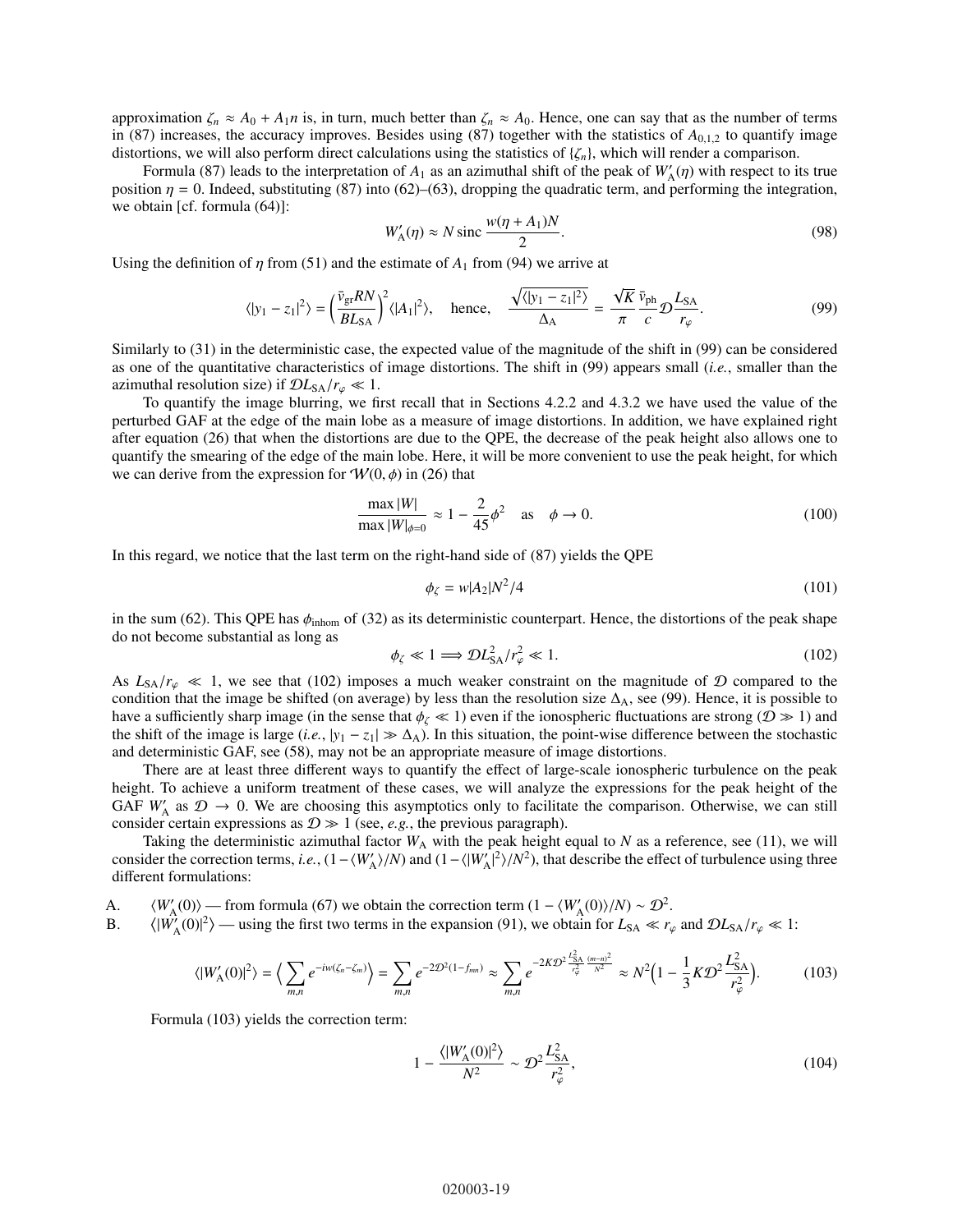which is in agreement with the result obtained in [7]. Unlike in Section 4.3.2, where formula (82) was applied to small-scale turbulence, the asymptotics given by (103) differs significantly from that in the case A (note the small factor  $L_{SA}^2/r_\varphi^2$ ).<br> $\angle |W'(A_2)|^2$  the

#### $|W_A'(-A_1)|^2$  — the QPE-based formula (100) combined with the second equation of (95) yields: C.

$$
1 - \frac{\langle |W'_{A}(-A_1)|^2 \rangle}{N^2} \approx \frac{4}{45} \langle \phi_{\zeta}^2 \rangle = \frac{1}{15} Q \mathcal{D}^2 \frac{L_{SA}^4}{r_{\varphi}^4}.
$$
 (105)

The same result can be obtained by directly evaluating the asymptotics of

 $\overline{a}$ 

$$
\langle |W'_{A}(-A_1)|^2 \rangle = \left\langle \left| \sum_{n} e^{-i w(\zeta_n - A_1)} \right|^2 \right\rangle \tag{106}
$$

as  $\mathcal{D} \to 0$ , with  $A_1$  given by (88), and under an additional assumption that the set  $\{\zeta_n\}$  is described by the multivariate Gaussian probability law (see the discussion at the end of Section 4.1). The correction term given by formula (105) is ~  $\mathcal{D}^2 L_{SA}^4/r_\varphi^4$ , which is smaller than that in the case B by another factor of  $r_\varphi^2/L_{SA}^2$ .

The foregoing discrepancies can be reconciled by giving a physical interpretation to the different terms in formula (87). The correction term in the case A that is based on formula (67) is due to  $A_0$ . This can be seen if we consider the limit  $r_{\varphi} \to \infty$  that results in  $f_{mn} \equiv 1$ , see (84) or (91). Combined with  $\langle \zeta_n^2 \rangle = \langle \zeta^2 \rangle = \text{const}$ , it means that all tur-<br>bulent contributions to the eikonals are identical random variables:  $\varphi = \varphi_0$  so bulent contributions to the eikonals are identical random variables:  $\varphi_n = \varphi_0$ , so all images in the statistical ensemble differ by a common phase factor

$$
e^{-iwA_0} \equiv e^{-i\omega_0\varphi_0/c},\tag{107}
$$

 $\overline{a}$ 

such that  $W'_{A}(0) = Ne^{-iwA_0}$ , see (62)–(63). Hence, in the case A we are dealing with the average of this phase factor over the ensemble of images.

Unlike (67), formula (103) derived in the case B does not incorporate the effect of  $A_0$  because the common phase term  $e^{-iwA_0}$  factors out of the sum (62) and then disappears when  $|W'_A|^2$  is calculated. Other than the common phase, the turbulence results in the azimuthal shift and QPE-related decrease of the peak height of  $W'_{A}(\eta)$ . The combined<br>effect can be understood with the help of formula (26) if the expansion is generalized to the case of s effect can be understood with the help of formula (26) if the expansion is generalized to the case of small  $\kappa$ :

$$
|\mathcal{W}(\kappa,\phi)| \approx 1 - \frac{1}{6}\kappa^2 - \frac{2}{45}\phi^2. \tag{108}
$$

In order to use formula (108) for the evaluation of *W*<sub>0</sub> from (62)–(63) when  $\eta = 0$  and  $\zeta_n$  is given by (87), we should substitute  $\zeta_n = wA_0N/2$  and  $\zeta_n = \zeta_n$  see (98) and (101) From (94) (95) we observe that  $\z$ should substitute  $\kappa = wA_1N/2$  and  $\phi = \phi_\zeta$ , see (98) and (101). From (94)–(95), we observe that  $\phi_\zeta^2 \sim \mathcal{D}^2 L_{SA}^4/r_\phi^4$  and  $\mathcal{D}^2 L_{SA}^2/r_\varphi^2$ , whereas the correction term in (104) is ∼  $\mathcal{D}^2 L_{SA}^2/r_\varphi^2$ . Hence, it can originate only from the term due to  $\kappa^2$  in (108). The latter is obviously associated with the azimuthal shift, see (98). Alternatively, the correction term<br>in (104) can be obtained if we expand the expression for W' (n) in (98) near the maximum of th in (104) can be obtained if we expand the expression for  $W'_{A}(\eta)$  in (98) near the maximum of the peak using the Taylor formula: formula:

$$
W'_{\mathcal{A}}(\eta) \approx N \operatorname{sinc} \frac{w(\eta + A_1)N}{2} \approx N \Big( 1 - \frac{1}{6} \Big( \frac{w(\eta + A_1)N}{2} \Big)^2 \Big),
$$

then substitute  $\eta = 0$  and use  $\langle A_1^2 \rangle$  from (94). Thus, we can associate case B and the corresponding asymptotics with the random azimuthal shift of the image due to a random azimuthal gradient of the electron number the random azimuthal shift of the image due to a random azimuthal gradient of the electron number density.

In contrast to (103), formula (106) pertains to the highest point of the peak of  $W'_{A}(\eta)$  regardless of the shift.<br>Lave found that formula (106) vields the same result as (105), which is built upon (100). The latter is We have found that formula (106) yields the same result as (105), which is built upon (100). The latter is equivalent to setting  $\kappa = 0$  in (108). Similarly to the case B, formulae (105)–(106) are insensitive to the common phase shift. Hence, the asymptotics incorporating the expected value of QPE developed in the case C is appropriate for predicting the average decrease of the peak height for an individual image.

Another way of comparing (103)–(104) against (105)–(106) is to say that the former evaluate the maximum of an average, while the latter evaluate the average of the maxima. Indeed, a given realization of the random function  $W'_{A}(\eta)$ <br>reaches its maximum near  $\eta = -4$ , where A, is a random zero-mean variable, see (90). Formulae (10 reaches its maximum near  $\eta = -A_1$ , where  $A_1$  is a random zero-mean variable, see (90). Formulae (105)–(106) involve the average of the values taken at this random argument, *i.e.*,  $\langle |W_A'(-A_1)|^2 \rangle$ . The latter average is deterministic. At the same time, the average of the squared GAF  $\langle |W'_{A}(\eta)|^2 \rangle$ , which is also a deterministic function, peaks at  $\eta = 0$ , see [7], and formula (103) refers to the height of this peak *i.e.*  $\langle |W'(0)|^2 \rangle$ . However, changing t and formula (103) refers to the height of this peak, *i.e.*,  $\langle |W'_{A}(0)|^2 \rangle$ . However, changing the order in which averaging and taking the maximum are done changes the result, because taking the maximum is not a linear operation.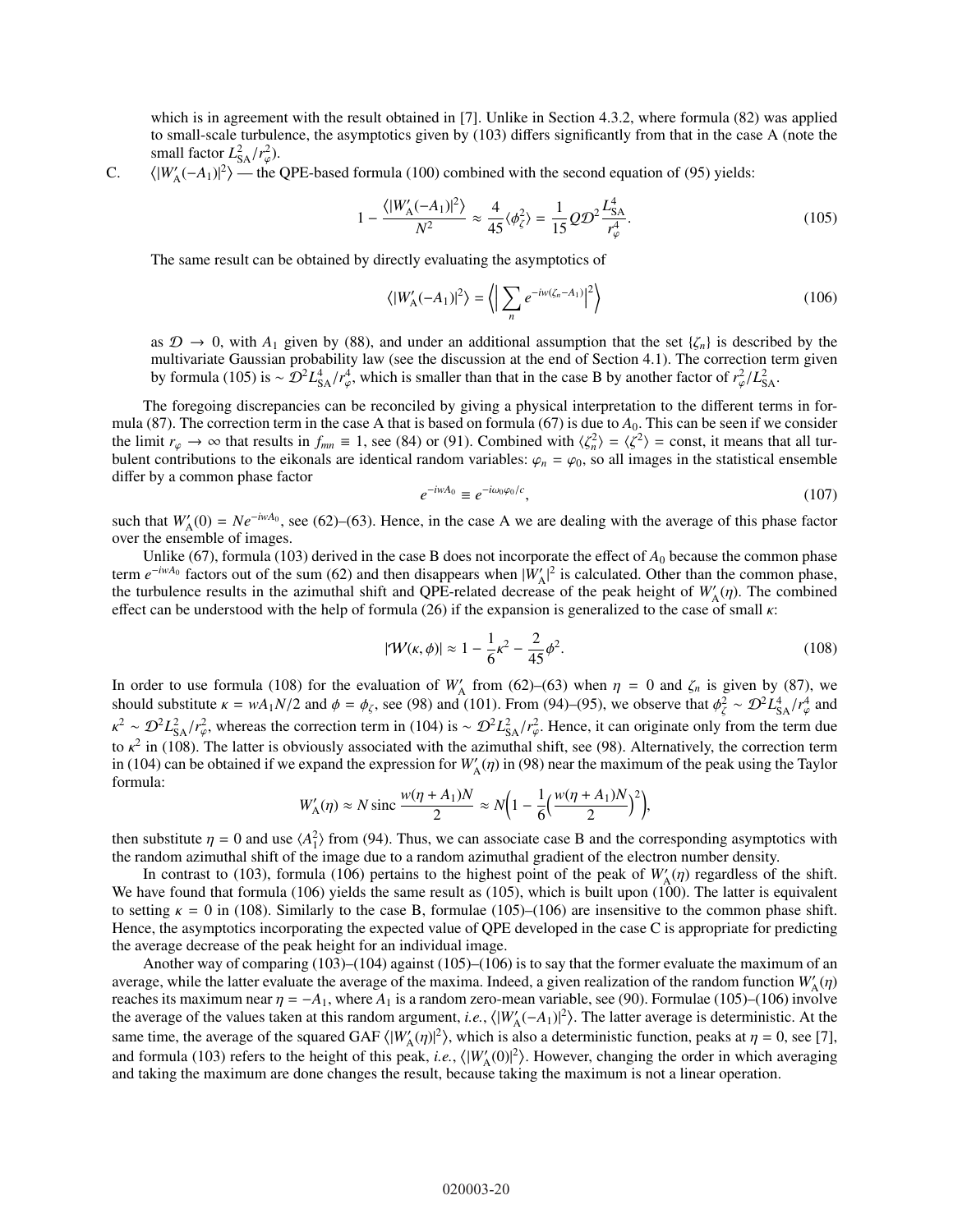Although these differences of the asymptotics expressions as  $\mathcal{D} \to 0$  may seem insignificant, especially as  $L_{SA}/r_\varphi \ll 1$ , the above analysis helps in understanding the effects at large values of  $\mathcal D$ . Starting with the case A and taking again the limit  $r_{\varphi} \to \infty$  where  $f_{mn} \equiv 1$ , we notice that the intensity image is undistorted regardless of the value<br>of D. Formula (67) is also valid for large D and yields an exponentially small value of the once  $\mathcal{D} \gtrsim 1$ :  $\langle W'_{A}(0)\rangle/N = e^{-\mathcal{D}^2} \ll 1$ . However, as was already mentioned, this is a result of averaging of the common phase factor (107) over the ensemble of images. The latter operation makes little sense f phase factor (107) over the ensemble of images. The latter operation makes little sense for most practical purposes. Another way toward understanding this effect is to notice that the complex random variable  $W'_{A}(0)/N$  has its values on the unit circle. A small value of  $(W'(0)/N)$  observed at  $\mathcal{D} \ge 1$  tells us is that the complex angl on the unit circle. A small value of  $\langle W'_{A}(0)/N \rangle$  observed at  $\mathcal{D} \gtrsim 1$  tells us is that the complex angle of  $W'_{A}(0)$ , which is equal to the remainder  $((-wA_0)$  mod  $2\pi)$  approaches a uniform distribution on  $[0$ is equal to the remainder (( $-wA_0$ ) mod  $2\pi$ ), approaches a uniform distribution on [0, 2π) if  $\mathcal{D} \gtrsim 1$ . The latter is true because  $\langle (wA_0)^2 \rangle \approx w^2 \langle \zeta_0^2 \rangle = 2D^2$ , see (52) and (94)–(95).<br>Turning to the case B for  $\Omega I_{\text{S}}/r \ge 1$ , we note that

Turning to the case B for  $\mathcal{D}L_{SA}/r_\varphi \gtrsim 1$ , we note that the first approximate equality in (103) will result in a substantially lower value of the average image intensity at the true scatterer location  $y_1 = z_1$  compared to the unperturbed case  $W_A = N \text{ sinc}(w\eta N/2)$ , see (64). As we have established that this case describes the effect of azimuthal shift, the correct way to interpret this drop of image intensity is to realize that when  $\mathcal{D}L_{SA}/r_\varphi \gtrsim 1$ , the average magnitude of the shift is big enough for the true scatterer location to fall beyond the main lobe of the peak, as shown by (99).

Finally, we have shown that the case C is free from the effects of argument or phase shift of  $W'_{A}(\eta)$ . Even for  $A$ , we can obtain images with low level of blurring as long as  $\Omega I^2 / r^2 \ll 1$ . It is only if the latter  $\mathcal{D} \gg 1$ , we can obtain images with low level of blurring as long as  $\mathcal{D}L_{SA}^2/v_\varphi^2 \ll 1$ . It is only if the latter condition is violated *i.e.* the OPE is expected to be large, that we expect to see significant d violated, *i.e.*, the QPE is expected to be large, that we expect to see significant deterioration of the main lobe of  $W'_{\{A}}(\eta)$  manifested by a significant decrease of the peak amplitude manifested by a significant decrease of the peak amplitude.

Let us now directly analyze the effects at the edge of the main lobe of the GAF, *i.e.*, at  $\eta = -A_1 \pm 2\pi/(wN)$ , see (98). As suggested by formula (26) and the subsequent discussion, the extent of blurring, along with the decrease of the peak amplitude, are characterized by the value of  $W'_{A}$  precisely at this location. Evaluating the second moment of *W*<sub>A</sub> directly by means of formula (62) with  $A_1$  given by (88) (similarly to (106)) or, alternatively, using  $\langle \phi_{\zeta}^2 \rangle =$ ζ  $\langle (wA_2N^2/4)^2 \rangle$  in the expression (26) for  $W(\pi, \phi)$ , we arrive at one and the same result:

$$
\frac{\sqrt{\langle|W'_{A}(-A_{1}+2\pi/(wN))|^{2}\rangle}}{N} = \frac{\sqrt{3Q}}{\pi^{2}} \mathcal{D} \frac{L_{SA}^{2}}{r_{\varphi}^{2}}.
$$
\n(109)

Note that if the azimuthal shift were ignored, *i.e.*,  $W'_{A}$  were evaluated at  $\eta = \pm 2\pi/(wN)$ , then the right-hand side of equation (109) would appear  $\sim \Omega I_{SA}/r$ , *i.e.*  $r / I_{SA} \gg 1$  times higger equation (109) would appear ~  $\mathcal{D}L_{SA}/r_{\varphi}$ , *i.e.*,  $r_{\varphi}/L_{SA} \gg 1$  times bigger.

To summarize, the case of large-scale turbulence,  $L_{SA} \ll r_{\varphi}$ , requires a different approach compared to the smallscale case of Section 4.3. Namely, the use of  $\delta W = W' - W$  in the capacity of the distance (57) as done in (59) or (60) no longer proves helpful for characterizing the image distortions. A more adequate approach is to quantify the distortions by the expected values of the azimuthal shift, see (99), and blurring of the main lobe, see (105), (106), and (109).

#### 4.5 Error Due to Factorization and the Effect of Turbulence on Imaging in Range

Let us consider the second component of  $\delta W = W' - W$  as defined in (61):

$$
\delta W_2 = (W' - W'_{(R\Sigma)}) - (W - W_{(R\Sigma)}) = \delta W_{2a} - \delta W_{2b}.
$$

The terms  $\delta W_{2a}$  and  $\delta W_{2b}$  on the right-hand side of the previous equality represent the factorization error of the stochastic and deterministic GAF, respectively. The deterministic term  $\delta W_{2b}$  was studied in Section 2.3. Similarly to the deterministic analysis, it is possible to use the the Taylor formula

$$
\operatorname{sinc}(\xi + \eta n - \zeta_n) \approx \operatorname{sinc} \xi + \operatorname{sinc}' \xi \cdot (\eta n - \zeta_n)
$$

to estimate the difference between the stochastic GAF (53) and its approximate factorized representation (56):

$$
\delta W_{2a} = W'(\xi, \eta) - W'_{(R\Sigma)}(\xi, \eta)
$$
  
=  $\tau e^{-iw\xi} \sum_{n} e^{-iw(\eta n + \zeta_n)} (\operatorname{sinc}(\xi + \eta n - \zeta_n) - \operatorname{sinc}(\xi)) \approx \tau e^{-iw\xi} \operatorname{sinc}'(\xi) \sum_{n} e^{-iw(\eta n + \zeta_n)}(\eta n - \zeta_n).$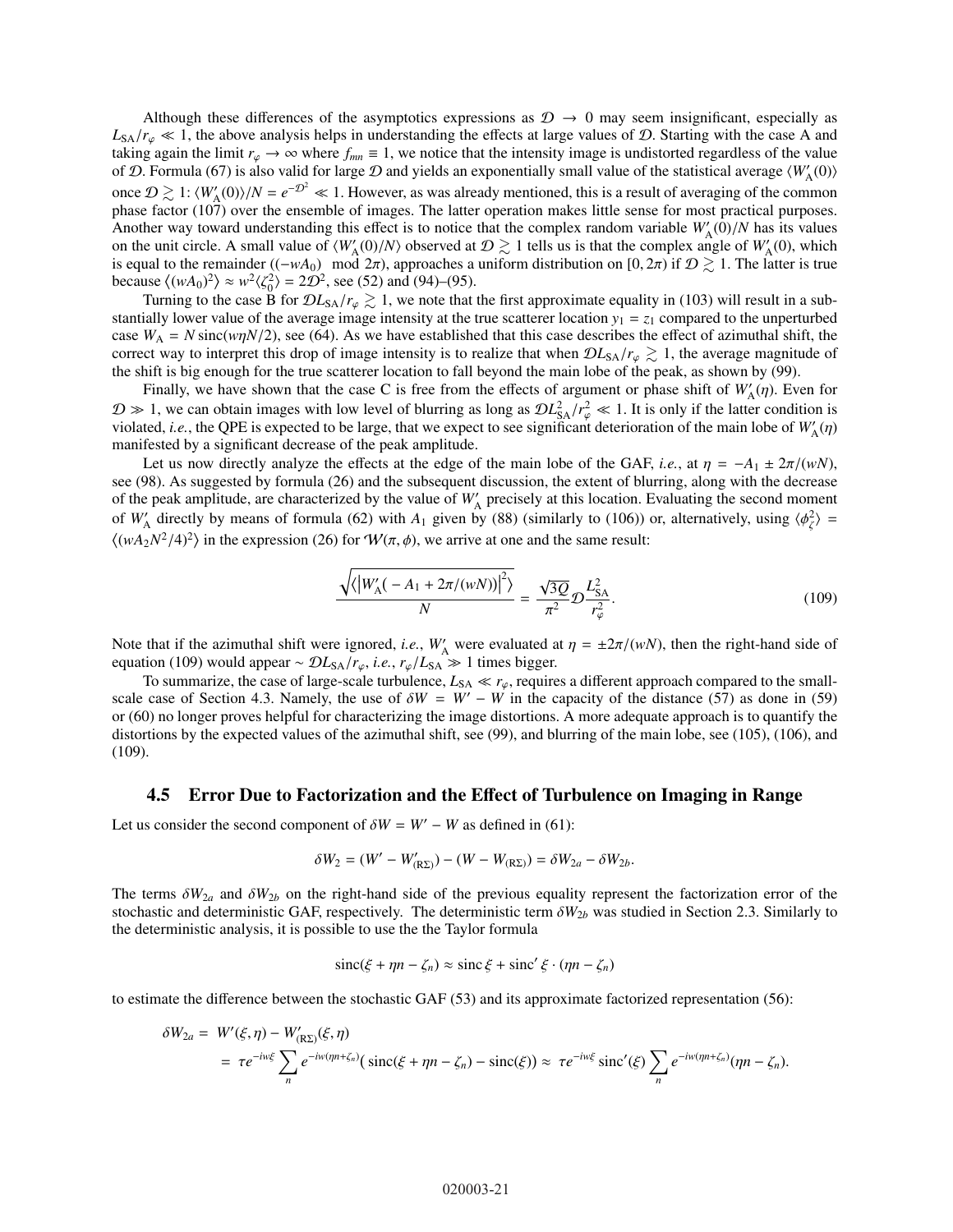For the variance of  $\delta W_2$ , we have, similarly to (70):

$$
\sigma_{\delta W_2}^2 = \sigma_{\delta W_{2a}}^2 = \left\langle |\delta W_{2a} - \langle \delta W_{2a} \rangle|^2 \right\rangle = \tau^2 (\text{sinc}'\,\xi)^2 \sum_{m,n} C_{mn},
$$

where the covariance matrix is

$$
C_{mn} = \left\langle \left[ e^{-iw(\eta m + \zeta_m)}(\eta m - \zeta_m) - e^{-\mathcal{D}^2} e^{-iw\eta m}(\eta m + i\frac{2\mathcal{D}^2}{w}) \right] \cdot \left[ e^{iw(\eta n + \zeta_n)}(\eta n - \zeta_n) - e^{-\mathcal{D}^2} e^{iw\eta n}(\eta n - i\frac{2\mathcal{D}^2}{w}) \right] \right\rangle. \tag{110}
$$

From the definitions of  $\eta$  and  $\zeta_n$  in (51), one can see that compared to the azimuthal covariance matrix given by (71),<br>the terms in (110) are about  $w^2 \gg 1$  smaller (see (52)). Then, the same relation may exist bet and  $\delta W_2$ :  $\sigma_{\delta W_2}^2 \ll \sigma_{\delta W_1}^2$ . As the term  $\delta W_1$  pertains exclusively to azimuth, see formulae (61) and (65), the previous inequality sometimes leads to an assumption that the ionospheric turbulence does not a inequality sometimes leads to an assumption that the ionospheric turbulence does not affect the SAR performance in range at all, see, *e.g.*, [7].

In [1, Section 4.4], the inequality  $\sigma_{\delta W_2}^2 \ll \sigma_{\delta W_1}^2$  has been shown true in the case of  $\mathcal{D} \ll 1$  and  $r_\varphi \ll L_{SA}$ . The  $r \ll L_{SA}$  is of no practical interest because image distortions are large due to azimuth case  $r_\varphi \ll L_{SA}$  with  $\mathcal{D} \gg 1$  is of no practical interest because image distortions are large due to azimuthal effects, see Section 4.3.3. The remaining case of  $L_{SA} \ll r_\varphi$  can be analyzed using its similarity to that of a quasi-homogeneous ionosphere, see Section 3.2.2. In order to adapt formula (34) to the stochastic case, we make the following substitution:

$$
\frac{1}{L_Q}\tilde{\omega}_{\rm pe}^2 \longrightarrow \frac{\partial}{\partial x_1}\omega_{{\rm pe},\mu}^2(x,z),
$$

where  $\omega_{\text{pe},\mu}^2$  is the perturbation of the effective plasma frequency responsible for the perturbation of the eikonal, see (38):

$$
\omega_{\text{pe},\mu}^2(\boldsymbol{x},\boldsymbol{z}) = \frac{4\pi e^2}{m_\text{e}} \frac{1}{R_z} \int\limits_0^{R_z} \mu(\boldsymbol{x}(r)) \, dr \quad \Rightarrow \quad \varphi(\boldsymbol{x}^n,\boldsymbol{z}) = R \frac{\omega_{\text{pe},\mu}^2(\boldsymbol{x},\boldsymbol{z})}{\omega_0^2}.
$$

Expressing  $\varphi_n$  via  $\zeta_n$  with the help of (51) and using (87) and (92) to calculate  $d\zeta/dx_1$ , we have:

$$
\frac{1}{L_Q}\tilde{\omega}_{\text{pe}}^2 \longrightarrow \frac{\omega_0^2}{R} \frac{2c}{B} \frac{N}{L_{SA}} A_1.
$$

Then, using the estimate for  $\langle A_1^2 \rangle$  given by (94), we obtain from (34):

$$
\left\langle \left| \frac{W'-W_{(\text{R}\Sigma)}'}{\max|W_{(\text{R}\Sigma)}|} \right|^2 \right\rangle \sim 2^{-6} \langle A_1^2 \rangle N^2 = \left( \frac{\sqrt{K}}{4} \frac{\mathcal{D}}{w} \frac{L_{\text{SA}}}{r_{\varphi}} \right)^2.
$$

This distortion turns out to be smaller than the smallest of the azimuthal distortions, *i.e.*, the one given by (105). The ratio of the former to the latter is  $\frac{1}{w} \frac{r_{\varphi}}{L_{SA}} \ll 1$ . Hence, the contribution of the range effects into the overall image distortions due to ionospheric turbulence can be disregarded in the large-scale case as well.

#### 5 DISCUSSION

We have studied the effect of randomness on transionospheric SAR imaging in two opposite limiting cases: the smallscale turbulence where the correlation radius of the eikonal (considered of the same order of magnitude as that of the medium) is much shorter than the length of the synthetic aperture, as well as the opposite, *i.e.*, large-scale, case, where the correlation radius of the eikonal is much longer than the synthetic aperture. While statistical approach has been employed to describe the turbulence, we were interested in quantifying the distortions in an individual image.

In the small-scale case,  $r_\varphi \ll L_{SA}$ , the stochasticity manifests itself through interactions between the "clusters" of correlated phases in the azimuthal sum (62), as explained in Section 4.3.2, see (81) and the subsequent discussion. On the contrary, in the large-scale case,  $L_{SA} \ll r_\varphi$ , there is only a "small amount of stochasticity" in the collection of phases that yields an individual image via the azimuthal sum (62). The randomness can rather be observed on the image-to-image basis, *i.e.*, for the statistical ensemble of images. Namely, their azimuthal and phase shifts (99) and